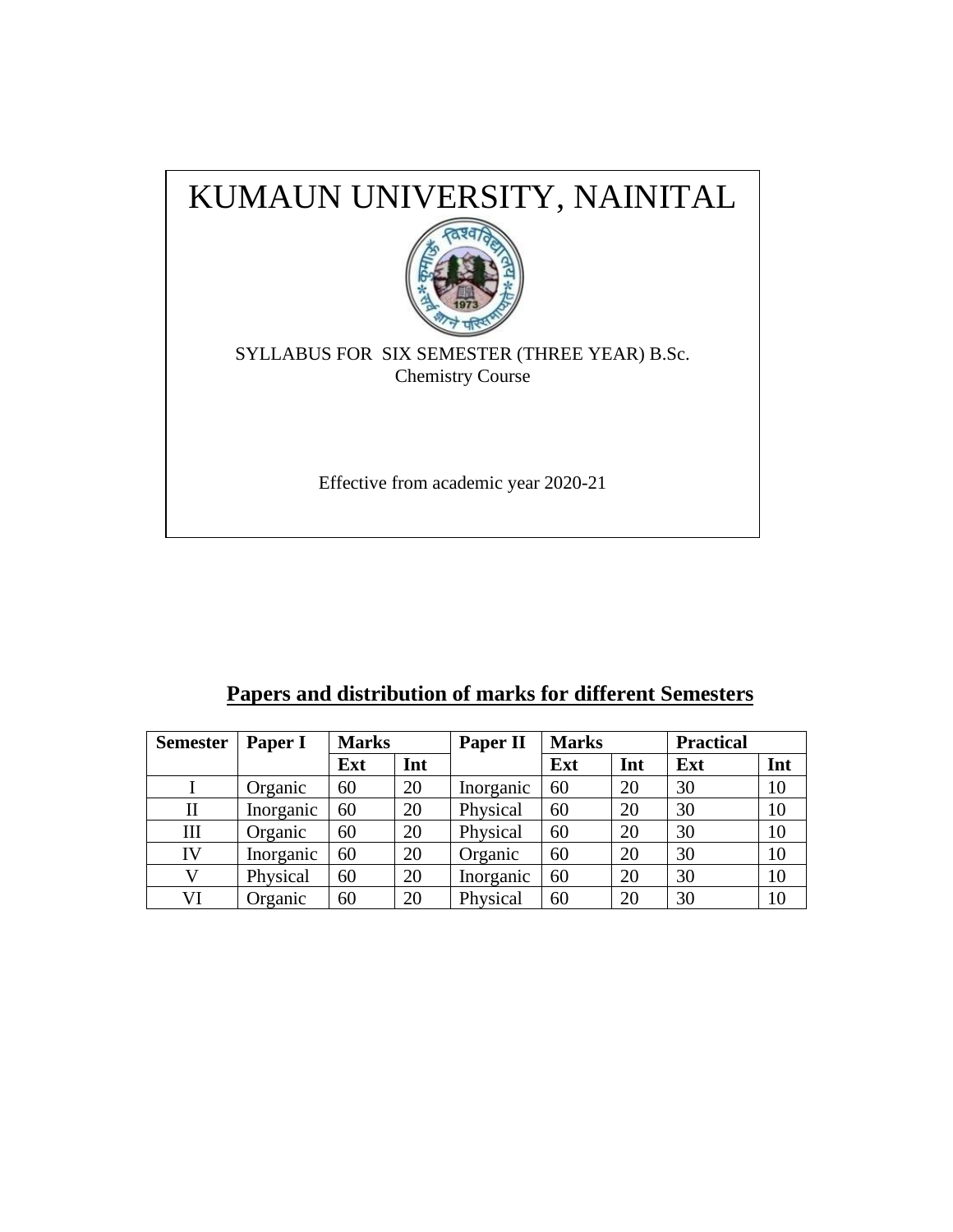#### **Pattern of examination theory papers**

#### **A. Theory**

*Each theory paper shall consist two sections A and B.* 

*Section A: (Short answers type with reasoning); 35 marks, eight questions of seven marks each, any five have to be attempted).*

*Section B: (Long answers type);25 marks, two questions of twelve and half marks with internal choice would be given, both have to be attempted.* 

#### **B. Internal assessment**

*For each theory paper an internal assessment (in the form of class test and or assignment) of 20 marks for each paper which shall be conducted during each semester. The evaluated answer sheets/assignments have to be retained by the Professor In-Charge and a copy of the award list has to be submitted to Head of the Department.*

#### **C. Practical**

*The practical work of the students has to be evaluated periodically. The internal assessment (in the form of lab test, lab record, internal evaluation, assignment/home assignment and attendance) of total 10 marks for each semester shall be conducted during the semester. A minimum of 12 experiments covering all kinds of exercises have to be conducted during a semester. In each semester practical examination of 30 marks has to be conducted by two examiners (External and internal) having duration of 6 hours. The total number of students to be examined per batch should not be more than sixty. Marks of the practical have to be submitted to the Head of the department/ Principal.* 

#### **D. Instructions for paper setter**

Note to be mentioned in each theory paper*: This question paper consists of two sections Section A consists of eight short answer type questions with logical approach bearing seven marks each. Attempt any five questions from this section. Section B consists of two long answer type question (with internal choice) carrying 12½ marks each. Attempt both the questions from this section. Questions are to be attempted section wise sequentially as far as possible. If the student attempts more questions, the marks will be allotted sequentially. The question/questions at the last of sequence is/are considered extra/treated cancelled during the evaluation*.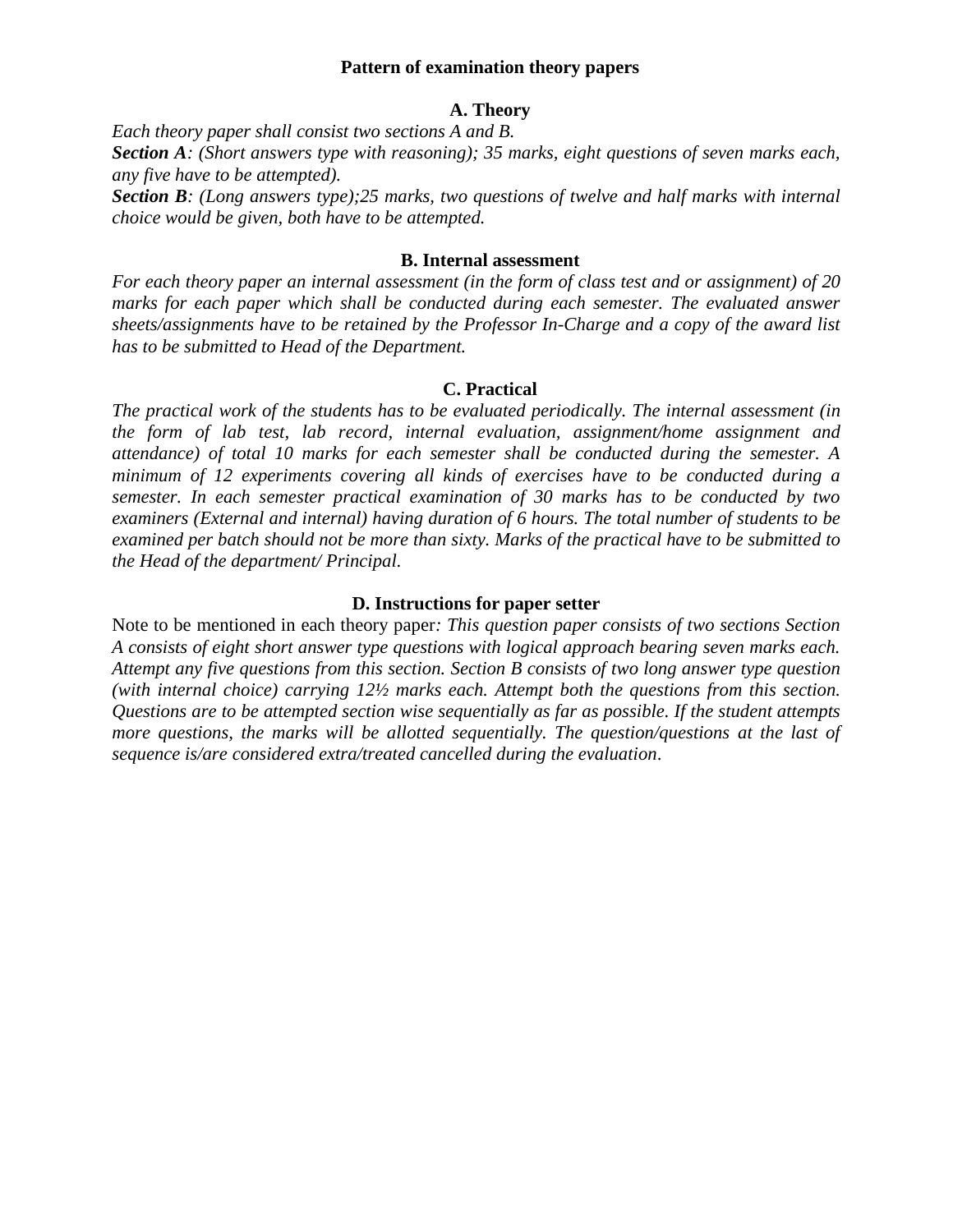## **Semester I Paper I (Organic)**

| <b>S. No.</b> | <b>Contents</b>                           | <b>Contact Hours/Lectures</b> |
|---------------|-------------------------------------------|-------------------------------|
|               | <b>Structure and Bonding</b>              | 4 Lectures                    |
|               | Mechanism of Organic Reactions            | 7 Lectures                    |
|               | Stereochemistry of Organic Compounds      | 7 Lectures                    |
|               | Alkanes and Cycloalkanes                  | 7 Lectures                    |
|               | Alkenes, Cycloalkenes, Dienes and Alkynes | 7 Lectures                    |
| O             | Arenes and Aromaticity                    | 7 Lectures                    |

## **Semester I Paper II ( Inorganic)**

| S. No. | <b>Contents</b>     | <b>Contact Hours/Lectures</b> |
|--------|---------------------|-------------------------------|
|        | Atomic Structure    | 7 Lectures                    |
|        | Periodic Properties | 5 Lectures                    |
|        | Chemical Bonding-I  | 8 Lectures                    |
|        | Ionic Solids        | 5 Lectures                    |
|        | s-Block Elements    | 6 Lectures                    |
| 6      | p-Block Elements    | 8 Lectures                    |

# **Semester II Paper I (Inorganic)**

| S. No. | <b>Contents</b>                                     | <b>Contact Hours/Lectures</b> |
|--------|-----------------------------------------------------|-------------------------------|
|        | Chemical Bonding-II                                 | 8 Lectures                    |
| 2      | <b>Redox Reactions</b>                              | 7 Lectures                    |
| 3      | Coordination Chemistry-I                            | 9 Lectures                    |
|        | Chemistry of Transition Elements (First Transition) | 6 Lectures                    |
|        | Series)                                             |                               |
| 5      | Chemistry of Transition Elements (Second and Third  | 5 Lectures                    |
|        | Series)                                             |                               |
|        |                                                     |                               |
| 6      | <b>Metallurgical Processes</b>                      | 4 Lectures                    |

# **Semester II Paper II (Physical)**

| <b>S. No.</b> | <b>Contents</b>                        | <b>Contact Hours/Lectures</b> |
|---------------|----------------------------------------|-------------------------------|
|               | <b>Gaseous State</b>                   | 12 Lectures                   |
| $\mathcal{D}$ | Solid State                            | 8 Lectures                    |
| 3             | Colloidal State                        | 8 Lectures                    |
| 4             | <b>Chemical Kinetics and Catalysis</b> | 12 Lectures                   |

# **Semester III Paper I (Organic)**

| S. No. | Contents               | <b>Contact Hours/Lectures</b> |
|--------|------------------------|-------------------------------|
|        | Alkyl and Aryl Halides | 7 Lectures                    |
|        | <b>Alcohols</b>        | 5 Lectures                    |
|        | <b>Phenols</b>         | 5 Lectures                    |
|        | Ethers and Epoxides    | 5 Lectures                    |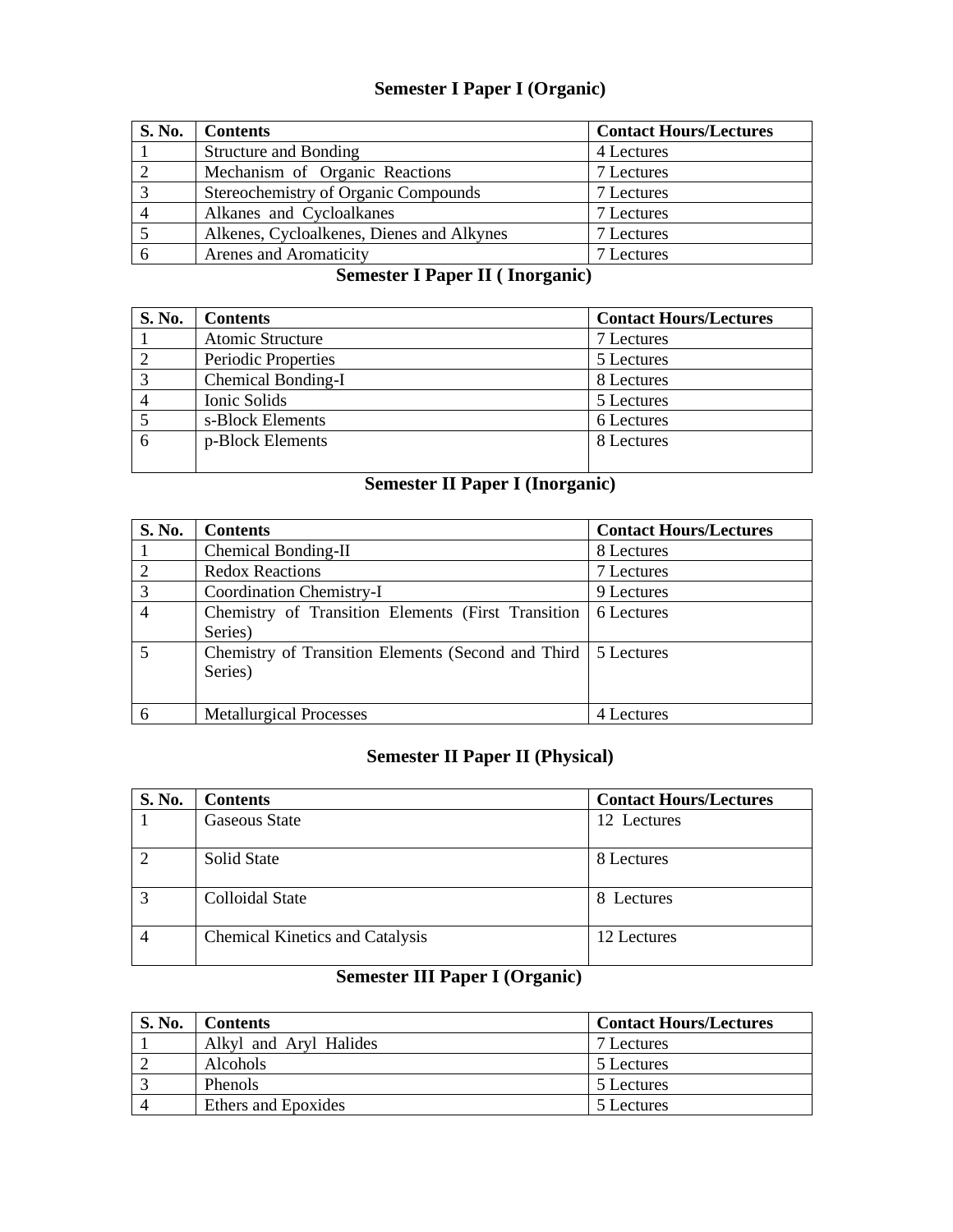| Aldehydes and Ketones                         | Lectures    |
|-----------------------------------------------|-------------|
| Carboxylic Acids; Carboxylic acid derivatives | 10 Lectures |
|                                               |             |

## **Semester III Paper II (Physical)**

| <b>S. No.</b> | <b>Contents</b>          | <b>Contact Hours/Lectures</b> |
|---------------|--------------------------|-------------------------------|
|               | Thermodynamics-I         | 12 Lectures                   |
|               | Chemical Equilibrium     | 8 Lectures                    |
|               | Thermochemistry          | 12 Lectures                   |
|               | <b>Surface Chemistry</b> | 8 Lectures                    |

# **Semester IV Paper I (Inorganic)**

| S. No. | <b>Contents</b>                 | <b>Contact Hours/Lectures</b> |
|--------|---------------------------------|-------------------------------|
|        | <b>Chemistry of Lanthanides</b> | 7 Lectures                    |
|        | <b>Chemistry of Actinides</b>   | 5 Lectures                    |
|        | Acids and Bases                 | 6 Lectures                    |
|        | Hard and Soft Acid-Base Theory  | 7 Lectures                    |
|        | Non Aqueous Solvents            | 6 Lectures                    |
|        | <b>Bioinorganic Chemistry</b>   | 8 Lectures                    |

## **Semester IV Paper II (Organic)**

| <b>S. No.</b> | <b>Contents</b>                                   | <b>Contact Hours/Lectures</b> |
|---------------|---------------------------------------------------|-------------------------------|
|               | Electromagnetic Spectrum: Absorption Spectroscopy | 8 Lectures                    |
|               | Nitrogen Containing Organic Compounds             | 8 Lectures                    |
|               | Organic Synthesis via Enolates                    | 5 Lectures                    |
|               | Organo-Metallic Compounds                         | 5 Lectures                    |
|               | <b>Synthetic Dyes</b>                             | 5 Lectures                    |
|               | Heterocyclic Compounds                            | 8 Lectures                    |

# **Semester V Paper I (Physical)**

| <b>S. No.</b> | <b>Contents</b>                      | <b>Contact Hours/Lectures</b> |
|---------------|--------------------------------------|-------------------------------|
|               | Thermodynamics II                    | 12 Lectures                   |
| 2             | Solutions and Colligative Properties | 8 Lectures                    |
| 3             | Photochemistry                       | 8 Lectures                    |
|               | Energy and Distribution Law          | 6 Lectures                    |
| 5             | Thermodynamics III                   | 6 Lectures                    |

## **Semester V Paper II (Inorganic)**

| <b>S. No.</b> | <b>Contents</b>                                                | <b>Contact Hours/Lectures</b> |
|---------------|----------------------------------------------------------------|-------------------------------|
|               | Thermodynamic and Kinetic Aspects of Coordination   5 Lectures |                               |
|               | Compounds                                                      |                               |
|               | <b>Coordination Chemistry-II</b>                               | 8 Lectures                    |
|               | <b>Magnetic Properties of Transition Metal Complexes</b>       | 7 Lectures                    |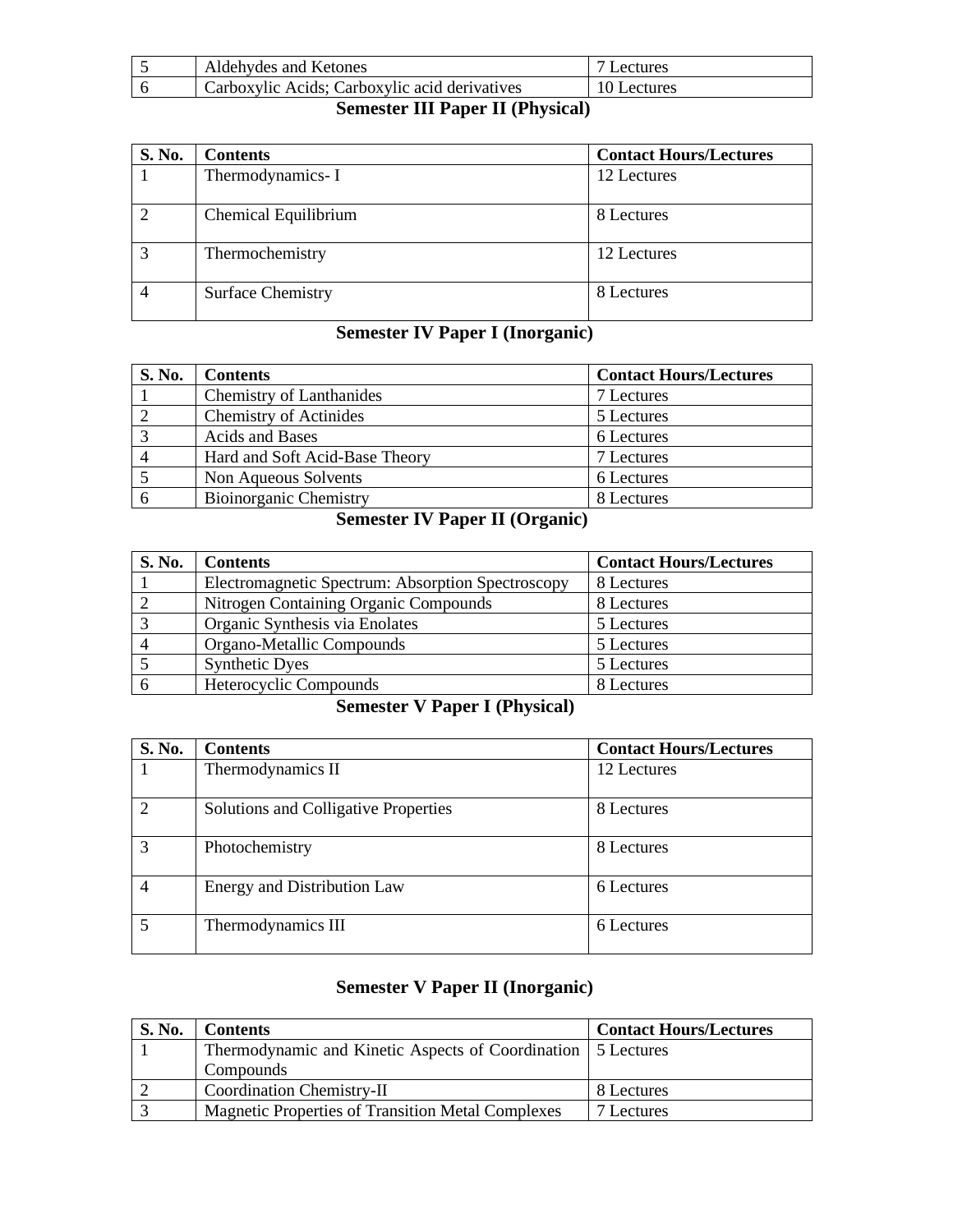| <b>Electronic Spectra of Transition Metal Complexes</b> | 7 Lectures |
|---------------------------------------------------------|------------|
| Organometallic Chemistry                                | 7 Lectures |
| Inorganic Polymers of Silicon and Phosphorus            | 5 Lectures |

## **Semester VI Paper I (Organic)**

|                | S. No.   Contents                                                 | <b>Contact Hours/Lectures</b> |
|----------------|-------------------------------------------------------------------|-------------------------------|
|                | Spectroscopy                                                      | 8 Lectures                    |
| $\overline{2}$ | Carbohydrates                                                     | 7 Lectures                    |
| $\overline{3}$ | Amino Acids, Peptides, Proteins and Nucleic   7 Lectures<br>Acids |                               |
| $\overline{4}$ | Fats, Oils and Detergents                                         | 6 Lectures                    |
|                | <b>Synthetic Polymers</b>                                         | 6 Lectures                    |
|                | <b>Natural Products</b>                                           | 5 Lectures                    |

# **Semester VI Paper II (Physical)**

| <b>S. No.</b>               | <b>Contents</b>                       | <b>Contact Hours/Lectures</b> |
|-----------------------------|---------------------------------------|-------------------------------|
|                             | Electrochemistry I                    | 10 Lectures                   |
| $\mathcal{D}_{\mathcal{L}}$ | Electrochemistry II                   | 8 Lectures                    |
|                             | Phase Equilibrium                     | 8 Lectures                    |
| 4                           | <b>Elementary Quantum Mechanics 8</b> | 8 Lectures                    |
| 5                           | Spectroscopy                          | 6 Lectures                    |

# **Semester I Paper I (Organic Chemistry)**

| S.No.                       | Contents                                                                 | Contact    |
|-----------------------------|--------------------------------------------------------------------------|------------|
|                             |                                                                          | Hours/     |
|                             |                                                                          | Lectures   |
|                             | <b>Structure and Bonding:</b> Hybridization, bond lengths and bond       | 4 Lectures |
|                             | angles, bond energy, localized and delocalized chemical bond,            |            |
|                             | Van der Waals interactions, resonance, hyperconjugation,                 |            |
|                             | aromaticity, inductive and field effects, hydrogen bonding               |            |
|                             |                                                                          |            |
| $\mathcal{D}_{\mathcal{L}}$ | <b>Mechanism of Organic Reactions:</b> Curved arrow notation, 7 Lectures |            |
|                             | drawing electron movements with arrows, half-headed and                  |            |
|                             | double-headed arrows, homolytic and heterolytic bond                     |            |
|                             | breaking. Types of reagents- electrophiles and nucleophiles.             |            |
|                             | Types of organic reactions. Energy considerations. Reactive              |            |
|                             | intermediates- carbocations, carbanions, free radicals, carbenes,        |            |
|                             | (with examples).                                                         |            |
|                             |                                                                          |            |
| 3                           | <b>Stereochemistry of Organic Compounds</b>                              | 7 Lectures |
|                             | Concepts of isomerism. Types of isomerism-optical isomerism-             |            |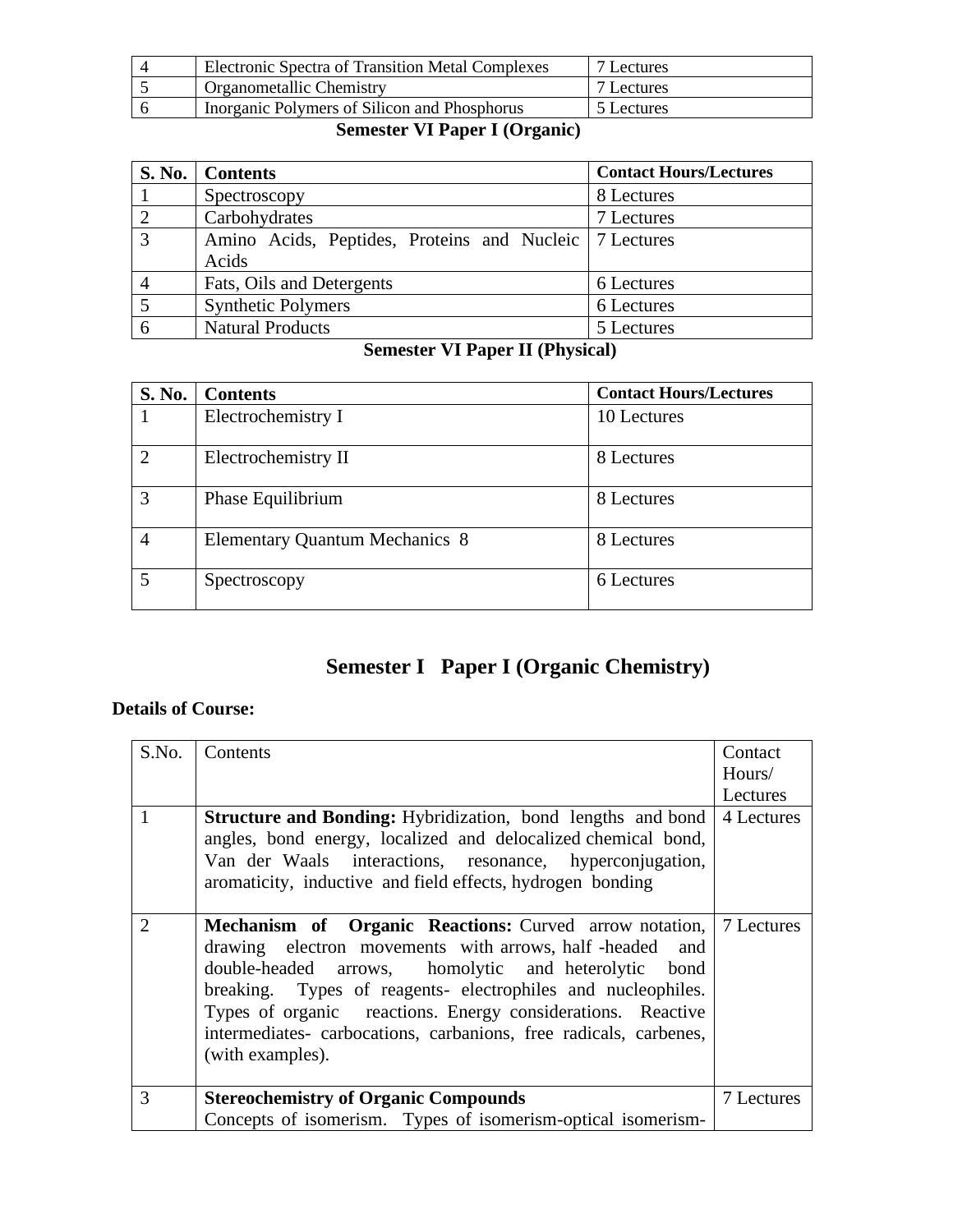|                | elements of symmetry, molecular chirality, enantiomers,<br>stereogenic centers, optical activity, properties of enantiomers,     |                            |
|----------------|----------------------------------------------------------------------------------------------------------------------------------|----------------------------|
|                | chiral and achiral molecules with two stereogenic centre,                                                                        |                            |
|                | erythro diastereomers,<br>diastereomers, threo<br>and<br>meso<br>compounds, resolution of enantiomers, inversion, retention and  |                            |
|                | racemization. Relative and absolute configuration, sequence                                                                      |                            |
|                | rules, D & L and R & S systems of nomenclature.                                                                                  |                            |
|                | Geometrical isomerism: determination of configuration of<br>system of nomenclature,<br>geometrical isomers, $E \& Z$             |                            |
|                | geometrical isomerism in oximes and alicyclic compounds.                                                                         |                            |
|                | Conformational isomerism: conformational analysis of ethane                                                                      |                            |
| $\overline{4}$ | and n-butane.<br>Alkanes and Cycloalkanes: IUPAC nomenclature of branched   7 Lectures                                           |                            |
|                | and unbranched alkanes, the alkyl group, classification of                                                                       |                            |
|                | carbon atoms in alkanes. Isomerism in alkanes, sources,                                                                          |                            |
|                | methods of formation (with special reference to Wurtz reaction,                                                                  |                            |
|                | Kolbe reaction, Corey-House reaction and decarboxylation of<br>acids), physical properties<br>carboxylic<br>and<br>chemical      |                            |
|                | reactions of alkanes. Mechanism of free radical halogenation                                                                     |                            |
|                | of alkanes: Mechanism of free radical, orientation, reactivity.                                                                  |                            |
|                | Cycloalkanes- nomenclature, methods of formation, chemical<br>reactions, Baeyer's strain theory and its limitations. Ring strain |                            |
|                | in small rings (cyclopropane and cyclobutane), theory of strainless                                                              |                            |
|                | rings. The case of cyclopropane ring-bent or banana bonds.                                                                       |                            |
|                |                                                                                                                                  |                            |
|                |                                                                                                                                  |                            |
| 5              | <b>Dienes</b><br>Cycloalkenes,<br><b>Alkynes:</b><br>and<br>Alkenes,                                                             | 7 Lectures                 |
|                | Nomenclature of alkenes, methods of formation, mechanism                                                                         |                            |
|                | of dehydration of alcohols and dehydrohalogenation of alkyl                                                                      |                            |
|                | halides, regioselectivity in alcohol dehydration. The Saytzeff<br>Rule, Hoffmann Elimination, physical properties and relative   |                            |
|                | stabilities of alkenes. Chemical<br>reactions<br>of<br>alkenes -                                                                 |                            |
|                | mechanisms involved in hydrogenation, electrophilic and free                                                                     |                            |
|                | additions, Markownikoff's Rule, hydroboration-<br>radical<br>oxidation, oxymercuration-reduction. Epoxidation, ozonolysis,       |                            |
|                | hydration, hydroxylation<br>and oxidation<br>with<br>$KMnO4$ ,                                                                   |                            |
|                | Polymerization of alkenes. Substitution at the allylic and vinylic                                                               |                            |
|                | positions of alkenes. Industrial applications of ethylene and<br>propene.                                                        |                            |
|                | and classification of dienes; isolated, conjugated<br>Nomenclature                                                               |                            |
|                | and cumulative dienes. Methods of formation, polymerization.                                                                     |                            |
|                | Chemical reactions-1,2 and 1,4 additions.<br>Nomenclature, structure and bonding in alkynes. Methods of                          |                            |
|                | formation. Chemical reactions of alkynes, acidity of alkynes.                                                                    |                            |
|                | Mechanism<br>of electrophilic and nucleophilic<br>addition                                                                       |                            |
|                | reactions, hydroboration- oxidation, metal-ammonia reduction,                                                                    |                            |
|                | oxidation and polymerization.                                                                                                    |                            |
| 6              | Arenes and Aromaticity: Nomenclature of benzene derivatives.<br>The aryl group. Aromatic nucleus and side chain. Structure of    | $\overline{7}$<br>Lectures |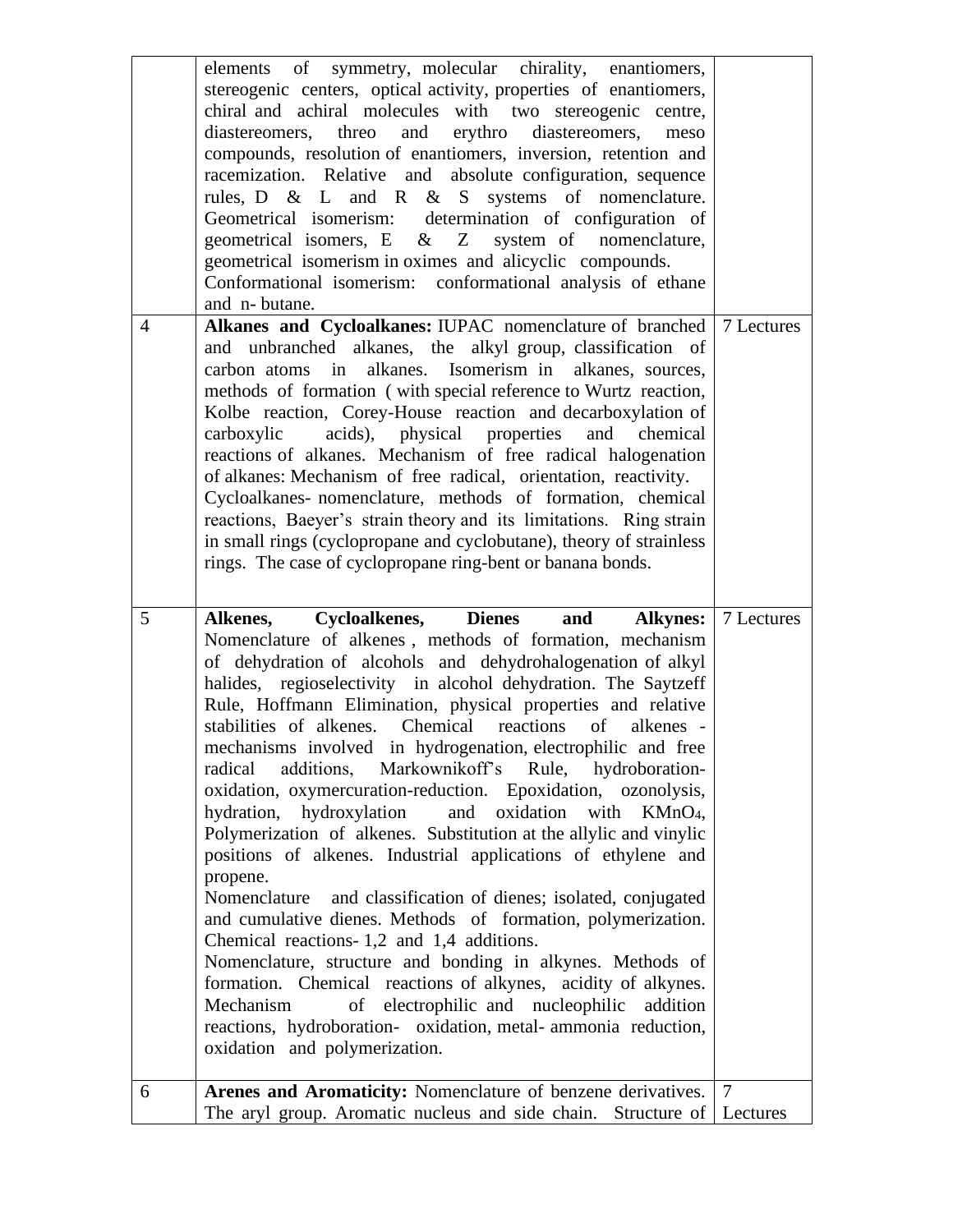benzene: molecular formula and Kekule structure. Stability and MO picture. Aromaticity –the Hückel rule, aromatic ions. Aromatic electrophilic substitution –Mechanism of nitration, halogenation, sulphonation, mercuration and Friedel- Crafts reaction. Energy profile diagrams. Activating and deactivating substituents and orientation. Side chain reactions of benzene derivatives. Birch reduction.

#### **Books Recommended:**

- i. I.L. Finar, Organic Chemistry, Pearson.
- ii. E. L. Eliel, Stereochemistry of Organic Compounds, Willey.
- iii. Morrison and Boyd, Organic Chemistry, Prentice-Hall, New Delhi.
- iv. George S. Zweife and Michael He Nantz, University of California, Davis, New York 2 Edt. 2006.
- v. Francis A. Carey and Richard J. Sunderberg, University of Virginia Charlottesville, Virginia, Advanced Organic Chemistry 5Ed, 2007.
- vi. Clayden J. Organic Chemistry (Oxford, 2000).
- vii. Dr. R. Bruckner and Organic Mechanisms Reactions, Stereochemistry and Synthesis 1<sup>st</sup> Edt. 2010.
- viii.S.M. Mukerji and Singh. Reaction mechanism in Organic Chemistry, Macmillan, Reprint.
- ix. Jagdamba Singh. Undergraduate Organic Chemistry Vol.-I, Pragati Prakashan.
- x. R.L. Madan, Chemistry for degree students, S. Chand & Company, New Delhi.
- xi. G. Marc Loudon, Organic Chemistry, Oxford University Press (Replica press), Kundali, Haryana.

## **Semester I Paper II (Inorganic Chemistry)**

| S. No. | <b>Contents</b>                                                                                                                                                                                                                                                                                                                                                                                                                                                                                                                                                                        | <b>Contact</b>  |
|--------|----------------------------------------------------------------------------------------------------------------------------------------------------------------------------------------------------------------------------------------------------------------------------------------------------------------------------------------------------------------------------------------------------------------------------------------------------------------------------------------------------------------------------------------------------------------------------------------|-----------------|
|        |                                                                                                                                                                                                                                                                                                                                                                                                                                                                                                                                                                                        | Hours/          |
|        |                                                                                                                                                                                                                                                                                                                                                                                                                                                                                                                                                                                        | <b>Lectures</b> |
| 1      | Atomic Structure: Dual nature of matter; de Broglie concept.<br>Heisenberg uncertainty principle and its significance. Atomic<br>orbitals, Schrödinger wave equation (no derivation), significance<br>of $\psi$ and $\psi^2$ . Quantum numbers, radial and angular wave functions<br>and probability distribution curves, shapes of s, p and d orbitals.<br>Aufbau energy diagram, Pauli's exclusion principle. Hund's rule<br>of maximum multiplicity. Electronic configuration of elements (s)<br>block, p block and first series of d-block elements). Effective<br>nuclear charge. | 7 Lectures      |
| 2      | Periodic Properties: Atomic and ionic radii, ionization potential,<br>electron affinity and electronegativity- Definition, methods of<br>determination/evaluation, trends of variation in periodic table and<br>their application in prediction and explaining the chemical<br>behaviour of elements and compounds thereof.                                                                                                                                                                                                                                                            | 5 Lectures      |
| 3      | <b>Chemical Bonding-I:</b> Ionic bond, covalent bond-Valence Bond<br>Theory and its limitations; directional nature of covalent bond;                                                                                                                                                                                                                                                                                                                                                                                                                                                  | 8 Lectures      |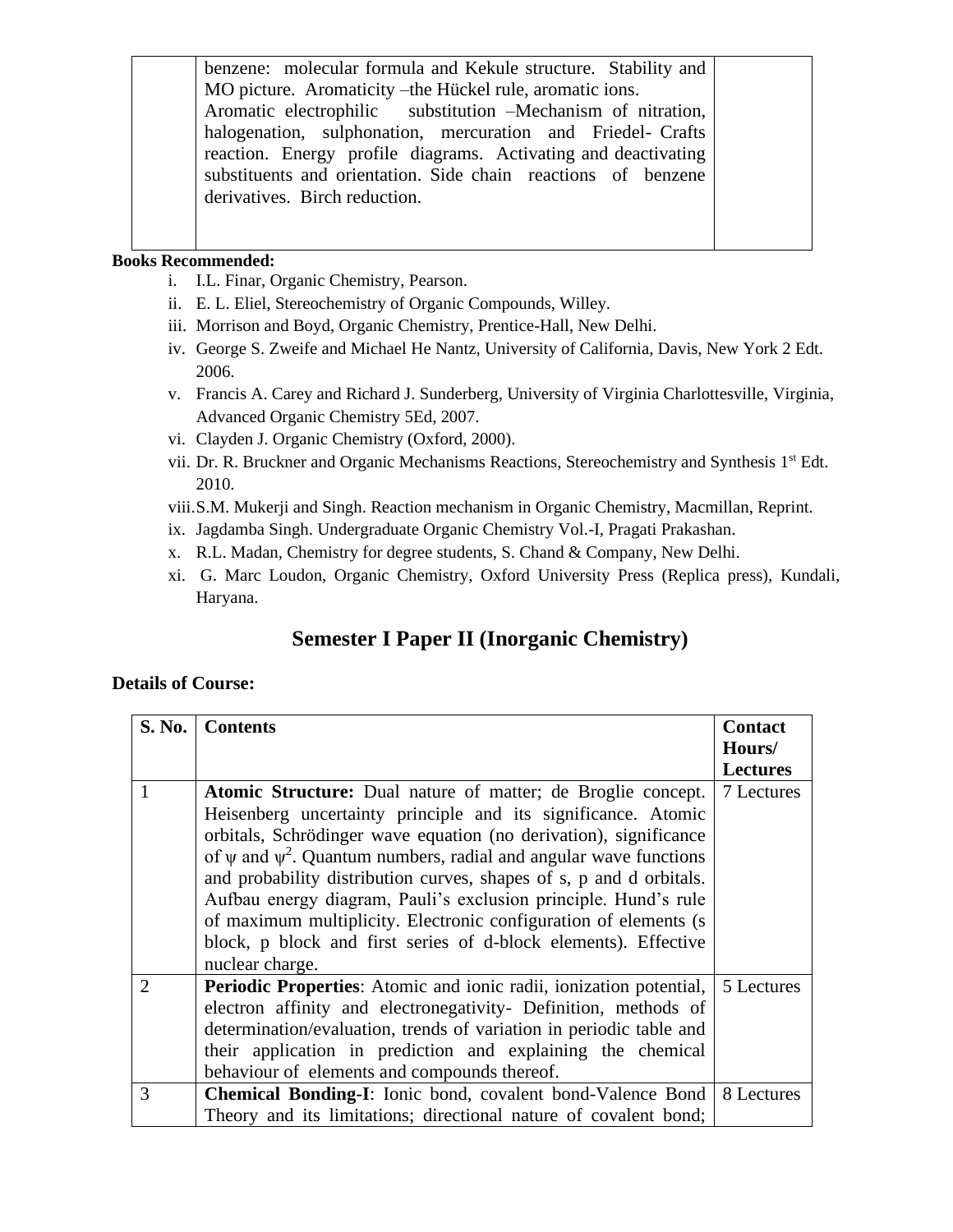|                | various types of hybridization and shapes of different inorganic                                                                                                                              |            |
|----------------|-----------------------------------------------------------------------------------------------------------------------------------------------------------------------------------------------|------------|
|                | molecules and ions. Valence Shell Electron Pair Repulsion Theory                                                                                                                              |            |
|                | (VSEPR) and shapes of NH <sub>3</sub> , H <sub>2</sub> O, H <sub>3</sub> O <sup>+</sup> , SF <sub>4</sub> , ClF <sub>3</sub> , ICl <sub>2</sub> <sup>-</sup> , NH <sub>4</sub> <sup>+</sup> , |            |
|                | and other simple molecules/ions. Chemistry of xenon; structure                                                                                                                                |            |
|                | and bonding in xenon compounds with oxygen and fluorine.                                                                                                                                      |            |
| $\overline{4}$ | <b>Ionic Solids:</b> Ionic structures, radius-ratio effects and coordination                                                                                                                  | 5 Lectures |
|                | number. Lattice defects, semiconductors, lattice energy and Borne-                                                                                                                            |            |
|                | Haber cycle. Solvation energy and solubility of ionic solids.                                                                                                                                 |            |
|                | Polarizing power and polarizability; Fajan's rule.                                                                                                                                            |            |
| 5              | s-Block Elements: General discussion with respect to all periodic                                                                                                                             | 6 Lectures |
|                | and chemical properties, diagonal relationship, salient features of                                                                                                                           |            |
|                | hydrides, solvation and complexation tendencies, an introduction                                                                                                                              |            |
|                | to their alkyls and aryls. Role of alkali and alkaline earth metal                                                                                                                            |            |
|                | ions in bio-systems.                                                                                                                                                                          |            |
| 6              | <b>p-Block Elements:</b> General discussion and comparative study (all                                                                                                                        | 8 Lectures |
|                | periodic and chemical properties) including diagonal relationship,                                                                                                                            |            |
|                | of groups 13 to 17 elements; chemistry of elements-hydrides,                                                                                                                                  |            |
|                | oxides & oxy-acids, and halides (including inter-halogen                                                                                                                                      |            |
|                | compounds). Diborane-properties & structure, borohydrides,                                                                                                                                    |            |
|                | carbides, fluorocarbons, basic properties of iodine and polyhalides.                                                                                                                          |            |
|                | Inert-pair effect: in heavier elements of 13, 14 $\&$ 15 group                                                                                                                                |            |
|                | elements; its consequences in redox properties of their halides.                                                                                                                              |            |
|                |                                                                                                                                                                                               |            |

- i. J. D. Lee, Concise Inorganic Chemistry, ELVS.
- ii. B. R. Puri, L. R. Sharma and K. C. Kaliya, Principles of Inorganic Chemistry, Milestone Publisher and Distributors.
- iii. R. L. Madan, Chemistry for Degree Students, S. Chand & Company, New Delhi.
- iv. W. U. Malik, G. D. Tuli and R. D. Madan, Selected Topics in Inorganic Chemistry, S. Chand & Company, New Delhi**.**
- v. Sulekh Chandra, Comprehensive Inorganic Chemistry, New Age International Publications.
- vi. R. D. Madan and Satya Prakash, Modern Inorganic Chemistry, S. Chand & Company, New Delhi.
- vii. B. E. Douglas and D. H. Mc Daniel, Concepts & Models of Inorganic Chemistry, Oxford.
- viii. P.W. Atkins and J. Paula, Physical Chemistry, Oxford Press.
- ix. M. C. Day and J. Selbin, Theoretical Inorganic Chemistry, ACS Publications.

## **Semester I Chemistry Practical**

- **Lab Course: Max. Marks: 40**
- 1. Laboratory hazards and safety precautions
- 2. Mixture analysis: identification of Acid and Basic Radicals including anions in combination and interfering radicals. Home assignments: problems based on Law of mass action, Le Chatelier Principle; common ion effect, solubility product, pH and buffer solutions, mole concept, molar solution, normal solution, molarity, molality and formality, Calculation for the preparation of standard solutions of acids and bases.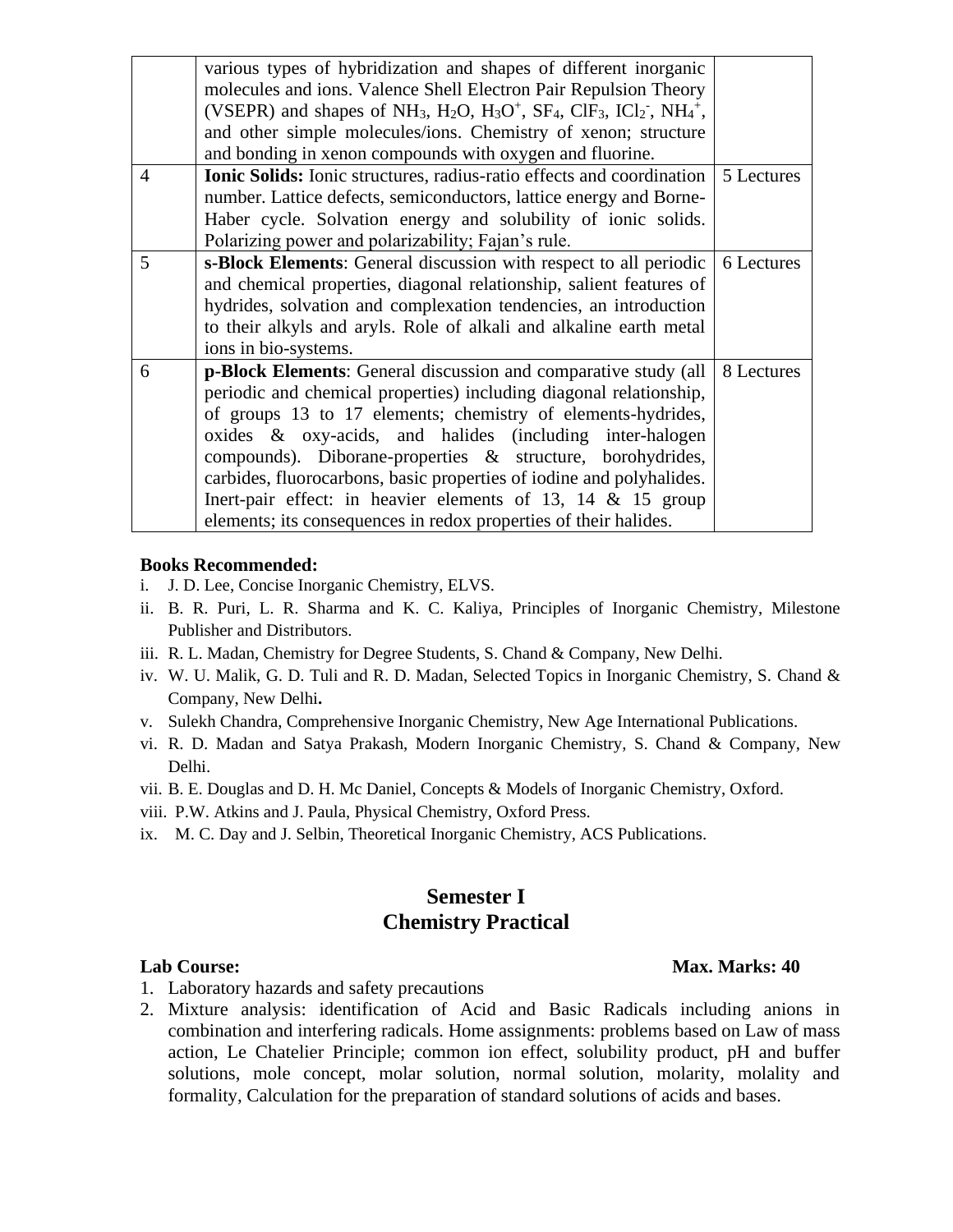3. Volumetric exercise: acid-base titrations; preparation of a solution in normal/molar terms, its standardization using a primary standard solution, determination of the strength of unknown solution. For example: preparation of NaOH solution (secondary standard say  $N/10$ ), preparation of  $(COOH)_2$  solution (primary standard say  $N/10$ ), standardization of NaOH solution titrating it against (COOH)<sub>2</sub> solution using phenolphthalein (indicator) and then determination of the strength of given HCl solution.

One exercise each from inorganic mixture (qualitative 06 radicals), and volumetric exercise (quantitative) shall be given in the examination.

#### **Distribution of marks shall be as given below**:

| A.            | Inorganic mixture analysis (Acidic and Basic)                  | 15. |
|---------------|----------------------------------------------------------------|-----|
| <b>B.</b>     | Volumetric exercise                                            | 10  |
| $\mathcal{C}$ | Viva                                                           | 05. |
| D.            | Home assignment/internal assessment, lab record and attendance |     |

#### **Note:**

- *The lab work of the student has to be evaluated and assessed carefully and periodically. A minimum of 12 experiments covering all the kind of exercises has to be performed during a semester. The semester record has to be maintained by the department/college as an official record.*
- *Less than zero mark will not be awarded.*
- *The total number of students to be examined per batch shall not be more than sixty.*
- *Duration of the practical examination shall be of 06 (six) hours.*
- *Marks have to be uploaded onto the University portal and print out of award list from the portal has to be submitted to the Controller Examination, Kumaun University, in a sealed envelope making a copy to the Principal/Head of the department*.

## **Semester II Paper I (Inorganic Chemistry)**

| S. No.         | <b>Contents</b>                                                                                                                                                                                                                                                                                                                                                                                                                           | <b>Contact</b>  |
|----------------|-------------------------------------------------------------------------------------------------------------------------------------------------------------------------------------------------------------------------------------------------------------------------------------------------------------------------------------------------------------------------------------------------------------------------------------------|-----------------|
|                |                                                                                                                                                                                                                                                                                                                                                                                                                                           | Hours/          |
|                |                                                                                                                                                                                                                                                                                                                                                                                                                                           | <b>Lectures</b> |
|                | <b>Chemical Bonding-II:</b> Molecular Orbital Theory (MOT) as<br>applied to diatomic homonuclear/heteronuclear inorganic<br>molecules. MO diagrams and bond order of $H_2$ , $He_2$ , $Li_2$ , $Be_2$ , $B_2$ ,<br>$C_2$ , $N_2$ , $O_2$ , $F_2$ , $Ne_2$ , $CO$ and NO, difference between VB and MO<br>theories. Multicentre bonding in electron deficient molecules.<br>Polarization of covalent molecules; percentage ionic character | 8 Lectures      |
|                | from dipole and electronegativity difference. Hydrogen bonding.                                                                                                                                                                                                                                                                                                                                                                           |                 |
|                | Weak interactions. Metallic bond-electron pool and MO theories.                                                                                                                                                                                                                                                                                                                                                                           |                 |
| $\overline{2}$ | <b>Redox Reactions:</b> Displacement and redox reactions, oxidation 7 Lectures<br>state. Balancing of redox reactions (ion-electron and oxidation<br>state methods). Computation of equivalent weights. Standard<br>electrode potential, Reference electrode, determination of<br>electrode potential, electrochemical series, uses of electrode<br>potential data, reaction feasibility and related numerical problems.                  |                 |
| 3              | <b>Coordination Chemistry-I:</b> Werner's theory for coordination 9 Lectures                                                                                                                                                                                                                                                                                                                                                              |                 |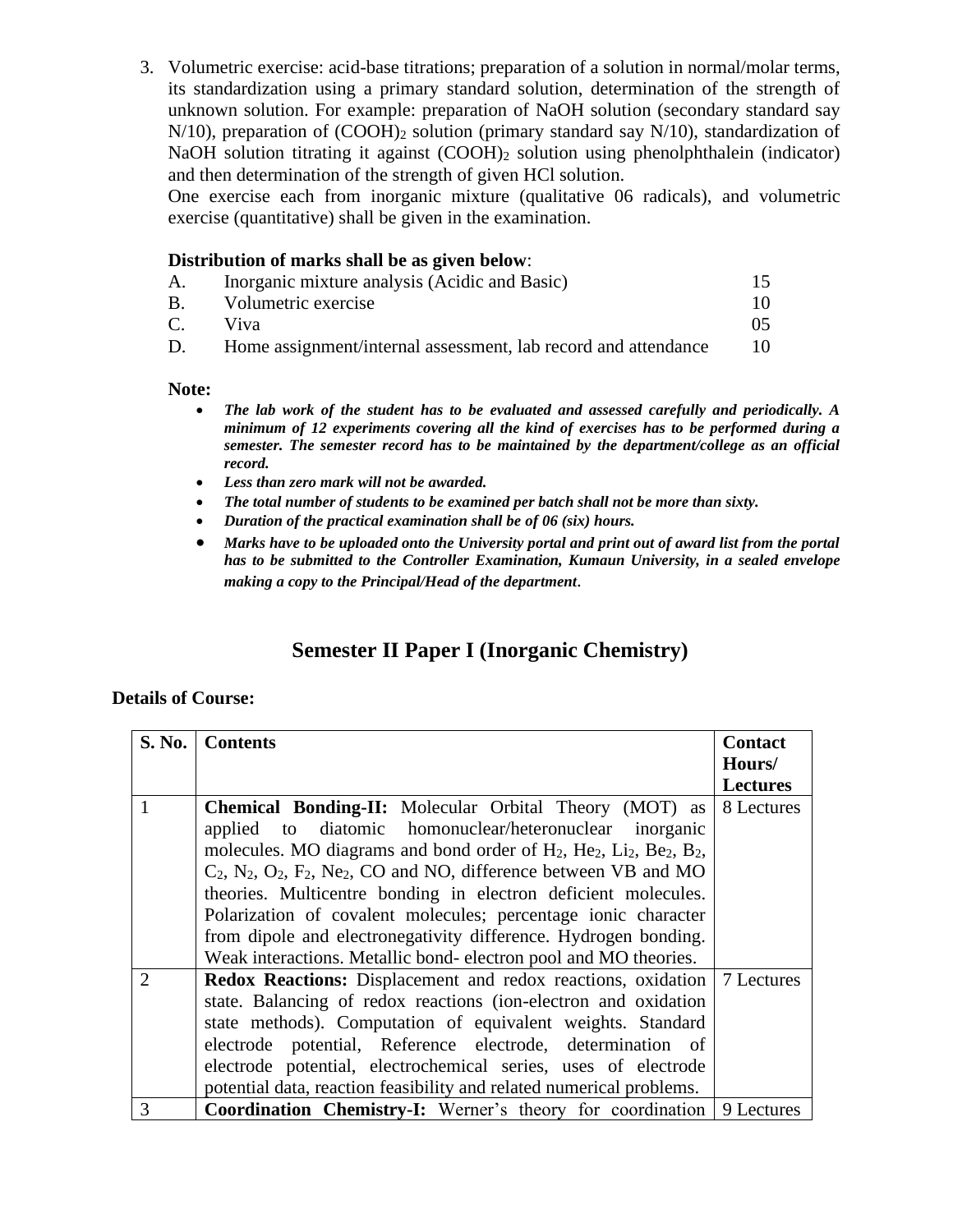|                | compounds; its experimental verification, effective atomic number<br>(EAN) concept, chelates. Nomenclature of coordination<br>compounds (IUPAC system), stability of complexes and factors<br>contributing to the stability. Valence Bond Theory (VBT) for<br>coordination compounds, magnetic properties of complex<br>compounds. Isomerism-structural and stereoisomerism.                                    |            |
|----------------|-----------------------------------------------------------------------------------------------------------------------------------------------------------------------------------------------------------------------------------------------------------------------------------------------------------------------------------------------------------------------------------------------------------------|------------|
| $\overline{4}$ | <b>Chemistry of Transition Elements (First Transition Series):</b><br>Characteristic properties of the elements- Electronic configuration,<br>ionic radii, ionization energy, oxidation states, complex compound<br>formation, catalytic properties, colour and magnetic properties.<br>Their binary compounds, illustrating relative stability of their<br>oxidation states, coordination number and geometry. | 6 Lectures |
| 5              | <b>Chemistry of Transition Elements (Second and Third Series):</b><br>General characteristics, comparative treatment with their<br>analogues in respect of ionic radii, oxidation state, magnetic<br>behaviour and stereochemistry.                                                                                                                                                                             | 5 Lectures |
| 6              | Metallurgical Processes: Minerals & ores; general metallurgical<br>processes- Concentration of ores, calcination, roasting, smelting,<br>slag & flux. Extraction and refining of Lithium and Beryllium.                                                                                                                                                                                                         | 4 Lectures |

- i. J. D. Lee, Concise Inorganic Chemistry, ELVS.
- ii. B. R. Puri, L. R. Sharma and K. C. Kaliya, Principles of Inorganic Chemistry, Milestone Publisher and Distributors.
- iii. R. L. Madan, Chemistry for Degree Students, S. Chand & Company, New Delhi.
- iv. W. U. Malik, G. D. Tuli and R. D. Madan, Selected Topics in Inorganic Chemistry, S. Chand & Company, New Delhi**.**
- v. Sulekh Chandra, Comprehensive Inorganic Chemistry, New Age International Publications.
- vi. R. D. Madan and Satya Prakash, Modern Inorganic Chemistry, S. Chand & Company, New Delhi.
- vii. B. E. Douglas and D. H. Mc Daniel, Concepts & Models of Inorganic Chemistry, Oxford.
- viii. P.W. Atkins and J. Paula, Physical Chemistry, Oxford Press.
- ix. M. C. Day and J. Selbin, Theoretical Inorganic Chemistry, ACS Publications.

# **Semester II Paper II (Physical Chemistry)**

| S.No. | Contents                                                                                                                                                                                                                                                                                                                                                                                                                                                                                         | Contact<br>Hours/ |
|-------|--------------------------------------------------------------------------------------------------------------------------------------------------------------------------------------------------------------------------------------------------------------------------------------------------------------------------------------------------------------------------------------------------------------------------------------------------------------------------------------------------|-------------------|
|       |                                                                                                                                                                                                                                                                                                                                                                                                                                                                                                  | Lectures          |
|       | <b>Gaseous State:</b> Postulates of kinetic theory of gases, Molecular   12 Lectures<br>velocities: Root mean square, average and most probable<br>velocities, qualitative discussion of the Maxwell's distribution of<br>molecular velocities, collision number, mean free path and<br>collision diameter, Deviation from ideal behavior, van der Waal's<br>equation of states, Critical phenomena $- PV$ isotherms of real<br>gases, relationship between critical constants and van der Waals |                   |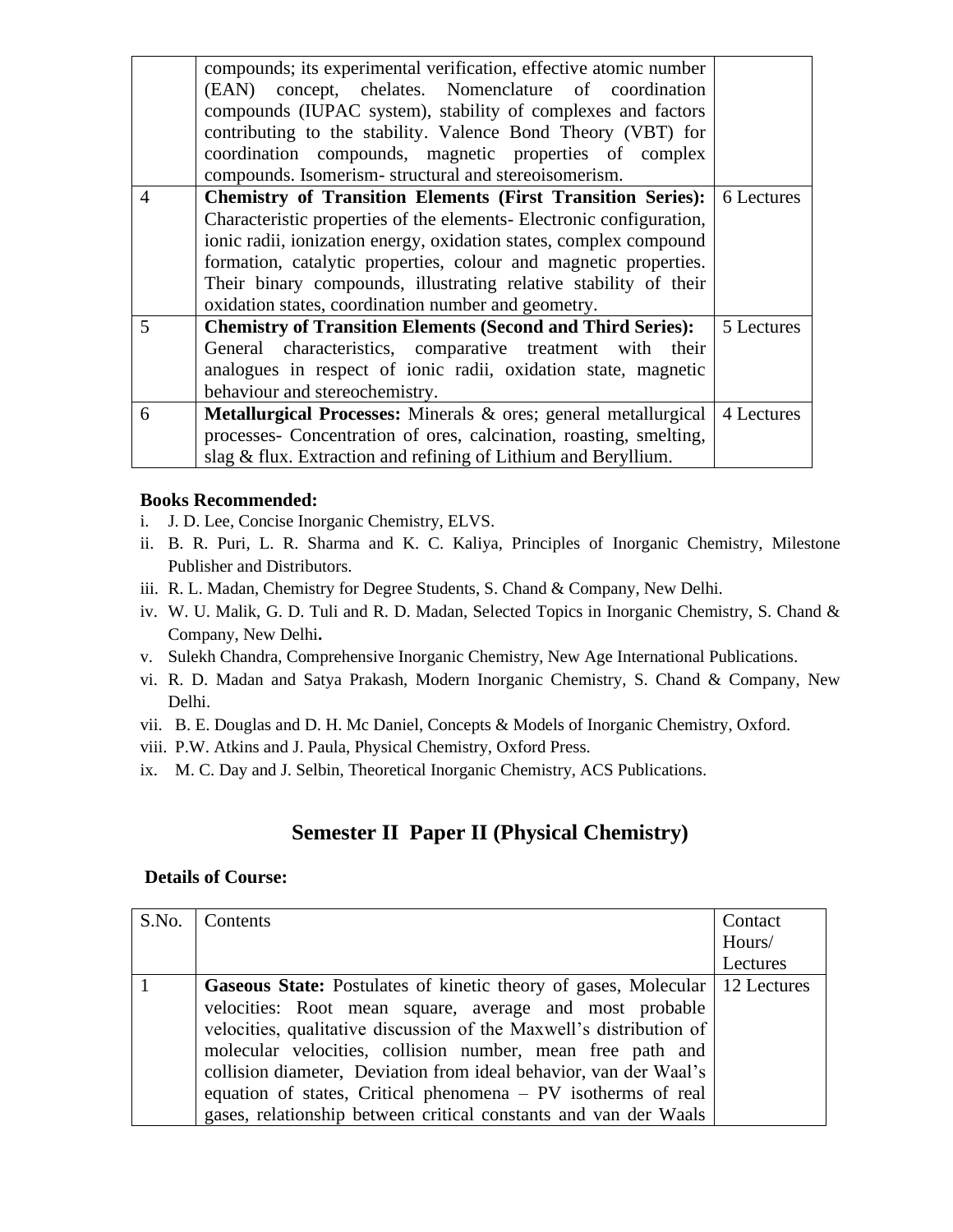|    | constants, the law of corresponding states, reduced equation of             |          |
|----|-----------------------------------------------------------------------------|----------|
|    | state.                                                                      |          |
| 2. | <b>Solid State:</b> Definition of space lattice, unit cell, crystal planes, | 8        |
|    | Miller indices, Laws of crystallography $-$ (i) law of constancy of         | Lectures |
|    | interfacial angles (ii) law of rationality of indices (iii) law of          |          |
|    | symmetry. Symmetry elements in crystals, X-ray diffraction by               |          |
|    | crystals. Derivation of Bragg's equation.                                   |          |
| 3  | Colloidal State: Definition of colloids, classification of colloids.        | 8        |
|    | Properties of colloids – Brownian movement, optical and                     | Lectures |
|    | electrical; stability of colloids, protective action, Hardy-Schulze         |          |
|    | law, gold number. Sol, gel and emulsions: types and properties.             |          |
|    | Applications of colloids                                                    |          |
| 4. | <b>Chemical Kinetics and Catalysis: Rate of a reaction, factors</b>         | 12       |
|    | influencing the rate of a reaction: Concentration, temperature,             | Lectures |
|    | pressure, solvent, and catalyst, classification of catalyst with            |          |
|    | suitable examples. Concept of molecularity and order of reaction,           |          |
|    | zero order, first order, second order, pseudo order reactions with          |          |
|    | examples, half life, concept of activation energy.                          |          |

- i. Atkins P.W., Physical Chemistry, Oxford University Press.
- ii. D.W. Bell, Physical Chemistry, Thomson Press.
- iii. R.L. Madan, Chemistry for degree students, S. Chand & Company, New Delhi
- iv. Puri and Sharma and Pathaniya, Principles of Physical Chemistry, Milestone Publisher and Distributors, New Delhi.
- v. Bahl and Tuli, Essentials of Physical Chemistry, S. Chand & Company, New Delhi.
- vi. Bariyar, Singh and Dwivedi, BSc Chemistry I (combined), Krishna Prakashan Media, Meerut.

## **SEMESTER II B. Sc. Chemistry Practical**

### **Lab Course : Max Marks : 40**

- 1. Lab Hazards and Safety precautions
- 2. Determination of surface tension, viscosity, parachor and relative surface tension/viscosity of given liquids.
- 3. Organic compounds: basic difference between inorganic salts and organic compounds- solubility in water, unsaturation tests; difference between aromatic and aliphatic compounds, determination of MP/BP. Identification of aromatic/aliphatic hydrocarbons, their halogen derivatives, Fusion of organic compound with sodium, preparation of sodium extract- test for the presence of halogens in organic compounds.
- 4. Home assignments.

One exercise each from organic and physical chemistry experiment shall be given in the examination.

### **Distribution of marks shall be as given below:**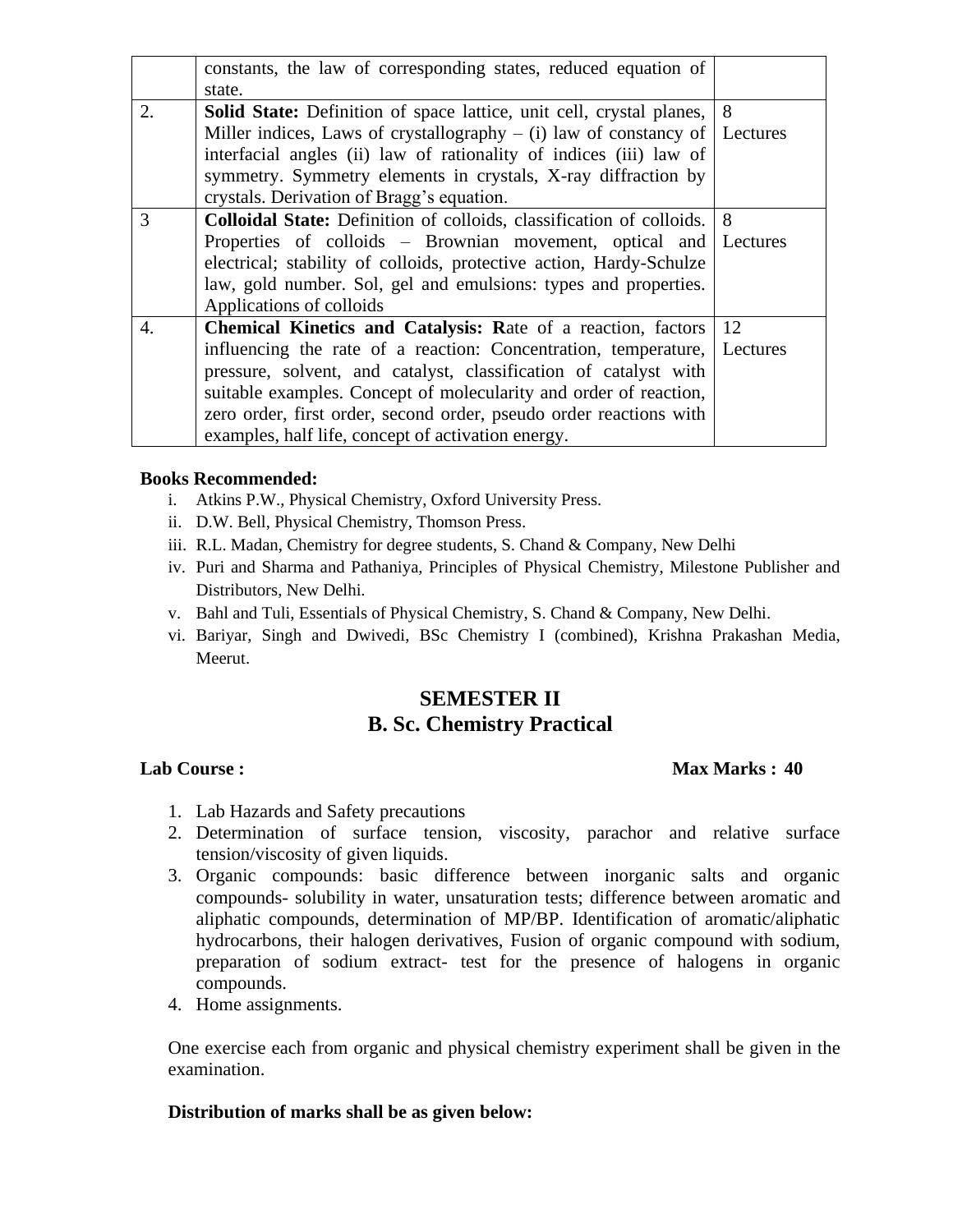A. Determination of viscosity and surface tension measurements etc. of given liquids

| В. | Organic chemistry exercise |  |
|----|----------------------------|--|
| D. | Viva                       |  |

E. Home assignment/internal assessment, lab record and attendance 10

**Note:** 

- *The lab work of the student has to be evaluated and assessed carefully and periodically. A minimum of 12 experiments covering all the kind of exercises has to be performed during a semester. The semester record has to be maintained by the department/college as an official record.*
- *Less than zero mark will not be awarded.*
- *The total number of students to be examined per batch shall not be more than sixty.*
- *Duration of the practical examination shall be of 06 (six) hours.*
- *Marks have to be uploaded onto the University portal and print out of award list from the portal has to be submitted to the Controller Examination, Kumaun University, Nainital in a sealed envelope making a copy to the Principal/Head of the department*.

# **Semester III Paper I (Organic Chemistry)**

| S.No.          | Contents                                                                                                                                                                                                                                                                                                                                                                                                                                                                                                                                                      | Contact            |
|----------------|---------------------------------------------------------------------------------------------------------------------------------------------------------------------------------------------------------------------------------------------------------------------------------------------------------------------------------------------------------------------------------------------------------------------------------------------------------------------------------------------------------------------------------------------------------------|--------------------|
|                |                                                                                                                                                                                                                                                                                                                                                                                                                                                                                                                                                               | Hours/<br>Lectures |
| $\mathbf{1}$   | Alkyl and Aryl Halides: Nomenclature and classes of alkyl<br>halides.<br>methods of formation, chemical<br>reactions.<br>Mechanism of nucleophilic substitution reactions of alkyl<br>halides, $S_N2$ and $S_N1$ reactions with energy profile diagrams.<br>Methods of formation of aryl halides, nuclear and side chain<br>addition-elimination mechanism<br>reaction.<br>The<br>and<br>the<br>elimination-addition mechanisms of nucleophilic aromatic<br>substitution reactions. Relative reactivity of alkyl halides vs<br>allyl, vinyl and aryl halides. | 7 Lectures         |
| $\overline{2}$ | Alcohols: Classification and nomenclature. Monohydric alcohols-<br>methods of formation by reduction of aldehydes, ketones,<br>carboxylic acids and esters. Hydrogen bonding. Acidic nature.<br>Reactions of alcohols. Dihydric alcohols-methods of preparation,<br>chemical reactions of vicinal glycols, oxidative cleavage<br>[Pb(OAc)4 and HIO4] and pinacol-pinacolone rearrangement.<br>Trihydric alcohols-methods of formation, chemical reactions of<br>glycerol.                                                                                     | 5 Lectures         |
| 3              | <b>Phenol:</b> Nomenclature, structure and bonding. Preparation of<br>phenols, physical properties and acidic character. Comparative<br>acidic strengths of alcohols and phenols, resonance stabilization of<br>phenoxide ion. Reactions of phenols-electrophilic aromatic<br>substitution, acylation and carboxylation. Mechanism of Fries                                                                                                                                                                                                                   | 5 Lectures         |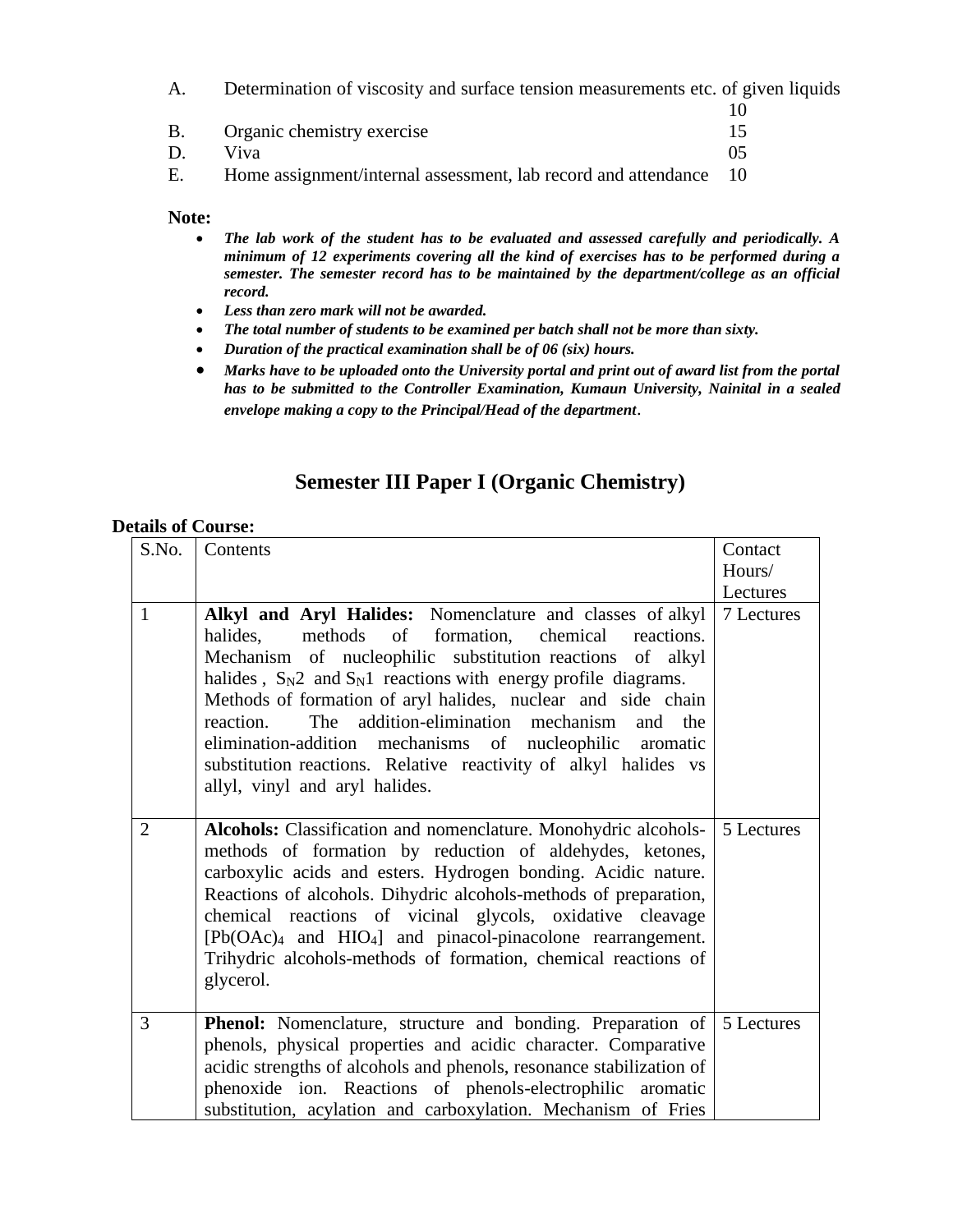|                | rearrangement, Claisen rearrangement, Gatterman synthesis and<br>Reimer-Tiemann reaction.                                                                                                                                                                                                                                                                                                                                                                                                                                                                                                                          |             |
|----------------|--------------------------------------------------------------------------------------------------------------------------------------------------------------------------------------------------------------------------------------------------------------------------------------------------------------------------------------------------------------------------------------------------------------------------------------------------------------------------------------------------------------------------------------------------------------------------------------------------------------------|-------------|
| $\overline{4}$ | Ethers and Epoxides: Nomenclature, methods of preparation.<br>Physical properties. Chemical reactions-cleavage and Ziesel's<br>method. Synthesis of epoxides.                                                                                                                                                                                                                                                                                                                                                                                                                                                      | 5 Lectures  |
| 5              | Aldehydes and Ketones: Nomenclature and structure of the<br>carbonyl group. Synthesis of aldehydes and ketones with<br>particular reference to the synthesis from acid chlorides, synthesis<br>using 1,3-dithianes, from nitriles and carboxylic acids. Physical<br>properties. Mechanism of nucleophilc additions to carbonyl group<br>with particular emphasis on benzoin, aldol, Perkin and<br>Knoevenagel condensation. Condensation with ammonia and its<br>derivatives; Oxidation of aldehydes, Cannizzaro reaction, MPV,<br>Clemmensen, Wolff-Kishner, LiAlH <sub>4</sub> and NaBH <sub>4</sub> reductions. | 7 Lectures  |
| 6              | Carboxylic Acids and derivatives: Nomenclature, structure and<br>bonding, physical properties, acidity of carboxylic acids, effects of<br>substituents on acid strength. Preparation of carboxylic acids.<br>Reactions of carboxylic acids, Hell-Volhard-Zelinsky reaction.<br>Synthesis of acid chlorides, esters and amides. Reduction of<br>carboxylic acids, mechanism of decarboxylation. Methods of<br>preparation and chemical reactions of unsaturated monocarboxylic<br>acids. Dicarboxylic acids-methods of preparation and effect of<br>heat and dehydrating agents.                                    | 10 Lectures |

- i. I.L. Finar, Organic Chemistry, Pearson.
- ii. E. L. Eliel, Stereochemistry of Organic Compounds, Willey.
- iii. Morrison and Boyd, Organic Chemistry, Prentice-Hall, New Delhi.
- iv. George S. Zweife and Michael He Nantz, University of California, Davis, New York 2 Edt. 2006.
- v. Francis A. Carey and Richard J. Sunderberg, University of Virginia Charlottesville, Virginia, Advanced Organic Chemistry 5Ed, 2007.
- vi. Clayden J. Organic Chemistry (Oxford, 2000).
- vii. Dr. R. Bruckner and Organic Mechanisms Reactions, Stereochemistry and Synthesis 1<sup>st</sup> Edt. 2010.
- viii.S.M. Mukerji and Singh. Reaction mechanism in Organic Chemistry, Macmillan, Reprint.
- ix. Jagdamba Singh. Undergraduate Organic Chemistry Vol.-I, Pragati Prakashan.
- x. R.L. Madan, Chemistry for degree students, S. Chand & Company, New Delhi.
- xi. G. Marc Loudon, Organic Chemistry, Oxford University Press (Replica press), Kundali, Haryana.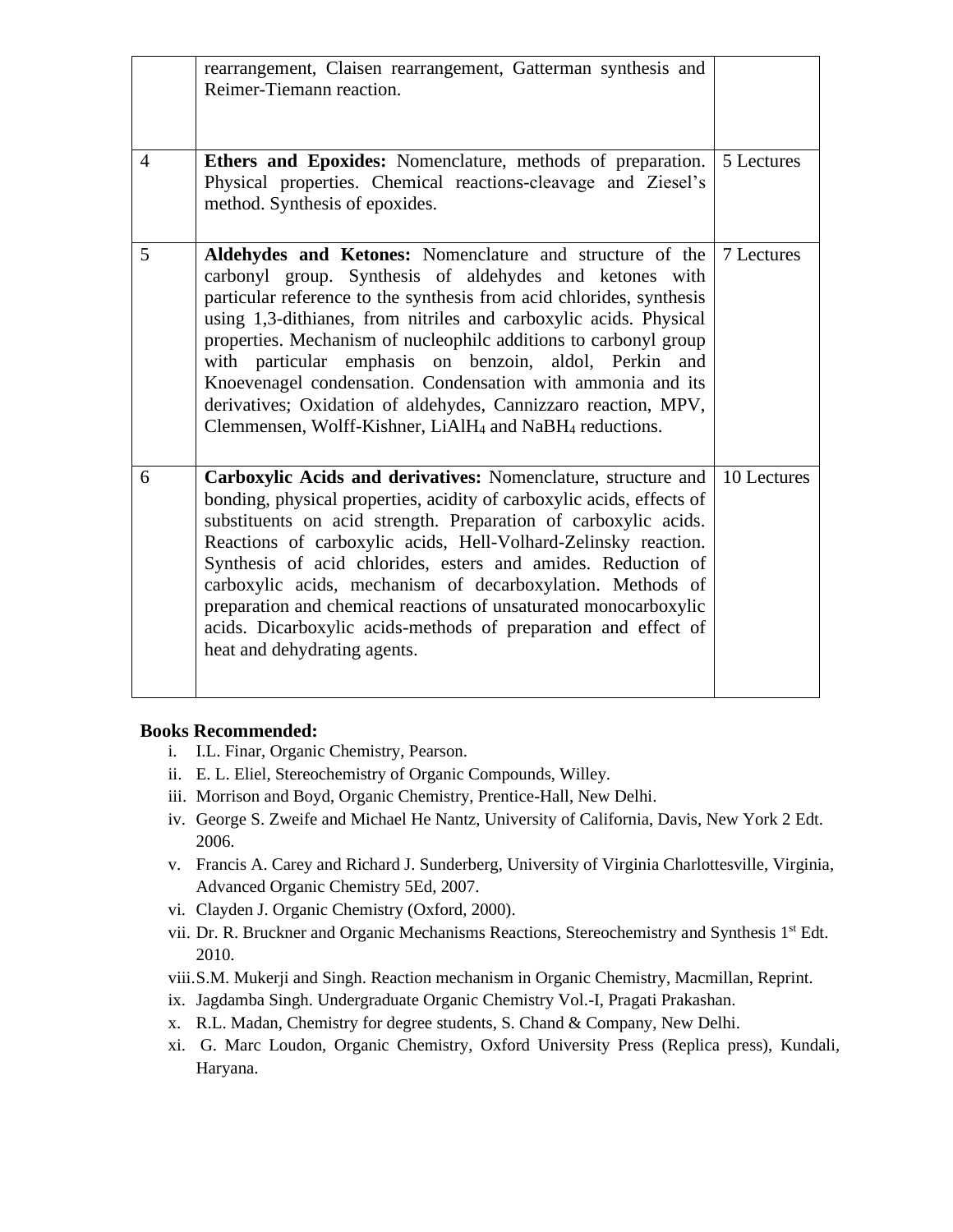## **Semester III Paper II (Physical Chemistry)**

#### **Details of Course:**

| S.No.          | Contents                                                                                                                               | Contact    |
|----------------|----------------------------------------------------------------------------------------------------------------------------------------|------------|
|                |                                                                                                                                        | Hours/     |
|                |                                                                                                                                        | Lectures   |
| 1.             | <b>Thermodynamics I:</b> Definition of thermodynamic terms, system,                                                                    | 12         |
|                | surroundings etc. types of systems, intensive and extensive                                                                            | Lectures   |
|                | properties, state and path functions and their differentials,                                                                          |            |
|                | thermodynamic process, concept of heat and work, First law of                                                                          |            |
|                | thermodynamics, definition of internal energy and enthalpy. Heat                                                                       |            |
|                | capacity $-$ heat capacities at constant volume and at constant                                                                        |            |
|                | pressure and their relationship, Joule - Thomson coefficient and                                                                       |            |
|                | inversion temperature, calculation of w, q, dU $\&$ dH for the                                                                         |            |
|                | expansion of ideal gases under isothermal and adiabatic conditions                                                                     |            |
|                | for reversible processes,                                                                                                              |            |
| $\overline{2}$ | Chemical Equilibrium: The law of mass action, free energy and                                                                          | 8 Lectures |
|                | equilibrium constant, factors influencing equilibrium constant,                                                                        |            |
|                | relationship between Kp and Kc. Application of law of mass                                                                             |            |
|                | action to some homogenous and heterogeneous equilibrium, Le-                                                                           |            |
|                | Chatelier's principle.                                                                                                                 |            |
| 3.             | <b>Thermochemistry:</b> standard state, Standard enthalpy of formation                                                                 | 12         |
|                | - Hess's law of heat summation and its application, heat of                                                                            | lectures   |
|                | reaction at constant pressure and at constant volume. Enthalpy of<br>neutralization, bond dissociation energy and its calculation from |            |
|                | thermochemical data, temperature dependence of enthalpy,                                                                               |            |
|                | Kirchoff's equation.                                                                                                                   |            |
| 4.             | Surface Chemistry: Adsorption, absorption and<br>sorption,                                                                             | 8 Lectures |
|                | Definition and difference between Physical and<br>chemical                                                                             |            |
|                | adsorption with suitable examples, Freundlich's and Langmuir's                                                                         |            |
|                | adsorption isotherms and their applications,                                                                                           |            |
|                |                                                                                                                                        |            |

#### **Books Recommended:**

- i. Atkins P.W., Physical Chemistry, Oxford, 2006
- ii. D.W. Bell, Physical Chemistry, Thomson Press, 2007
- iii. R. L. Madan, Chemistry for Degree Students, S. Chand & Company, New Delhi.
- iv. Puri and Sharma, Principal of Physical Chemistry, Vishal Publications, 2016
- v. Essentials of Physical Chemistry, Bahl and Tuli, S. Chand, 2016

## **SEMESTER III B. Sc. Chemistry Practical**

**Lab course:** Max Marks: 40

- 1. Laboratory hazards and safety precautions.
- 2. Inorganic quantitative analysis-gravimetric estimation of  $Ba^{2+}$ ,  $Fe^{3+} Ni^{2+}$ ,  $Cu^{2+}$  and  $Zn^{2+}$ .
- 3. Inorganic synthesis cuprous chloride, potash alum, chrome alum, ferrous oxalate, ferrous ammonium sulphate, tetraamminecopper(II) sulphate and hexaamminenickel(II) chloride. Crystallization of compounds.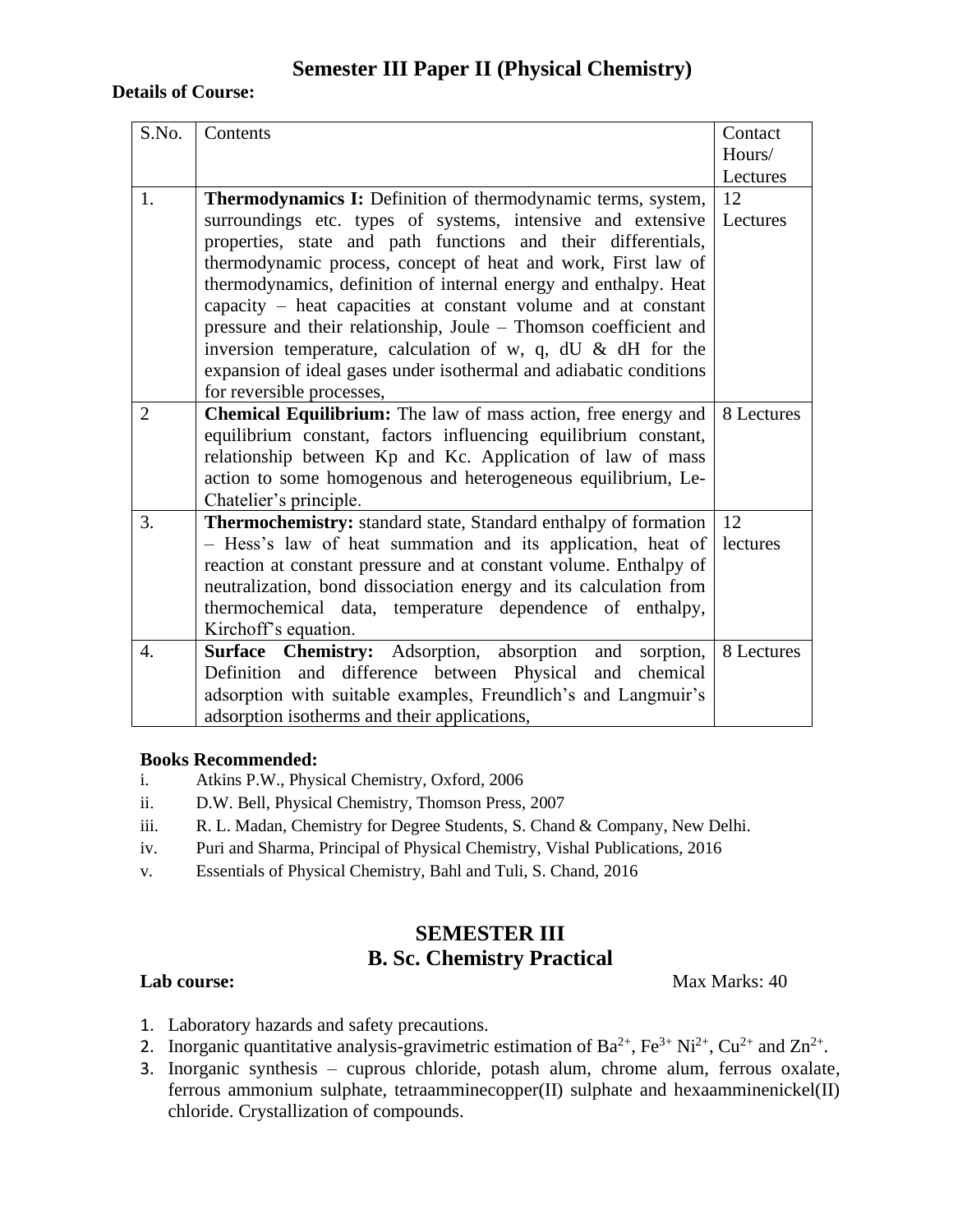4. Organic qualitative analysis- identification of those classes of organic compounds which are being covered in theory classes (alcohols and phenols, difference among pri-, sec- and tertiary alcohols, aldehydes and ketones).

Home assignments: based on theoretical aspects of the experiments.

One exercise each from gravimetric estimation, synthesis of compounds and organic chemistry exercise shall be given in the examination.

## **Distribution of marks shall be as given below:**

| A.        | Gravimetric estimation                                         |     |
|-----------|----------------------------------------------------------------|-----|
| <b>B.</b> | Inorganic Synthesis                                            | 05  |
| C.        | Organic chemistry exercise                                     | 08  |
|           | Viva                                                           |     |
| Е.        | Home assignment/internal assessment, lab record and attendance | -10 |

#### **Note:**

- *The lab work of the student has to be evaluated and assessed carefully and periodically. A minimum of 12 experiments covering all the kind of exercises has to be performed during a semester. The semester record has to be maintained by the department/college as an official record.*
- *Less than zero mark will not be awarded.*
- *The total number of students to be examined per batch shall not be more than sixty.*
- *Duration of the practical examination shall be of 06 (six) hours.*
- *Marks have to be uploaded onto the University portal and print out of award list from the portal has to be submitted to the Controller Examination, Kumaun University, in a sealed envelope making a copy to the Principal/Head of the department*.

# **Semester IV Paper I (Inorganic Chemistry)**

| <b>S. No.</b>  | <b>Contents</b>                                                                | <b>Contact</b>  |
|----------------|--------------------------------------------------------------------------------|-----------------|
|                |                                                                                | Hours/          |
|                |                                                                                | <b>Lectures</b> |
| $\mathbf{1}$   | <b>Chemistry of Lanthanides:</b> Electronic configuration, ionic radii,        | 7 Lectures      |
|                | lanthanide contraction, oxidation states and its consequences,                 |                 |
|                | complex formation, methods of separation of lanthanides-                       |                 |
|                | Fractional crystallization, fractional precipitation, change in                |                 |
|                | oxidation state, solvent extraction, ion exchange methods.                     |                 |
| $\overline{2}$ | <b>Chemistry of Actinides:</b> Electronic configuration, atomic and 5 Lectures |                 |
|                | ionic radii, oxidation states, ionization potential, complex                   |                 |
|                | formation.                                                                     |                 |
| 3              | Acids and Bases: Arrhenius concept, Bronsted-Lowry concept,                    | 6 Lectures      |
|                | Lux-Flood and Lewis concept of acids and bases, role of the                    |                 |
|                | solvent and strength of acids and bases. Acid-base properties in               |                 |
|                | non-aqueous media.                                                             |                 |
| $\overline{4}$ | Hard and Soft Acid-Base Theory: Classification of acids and                    | 7 Lectures      |
|                | bases as hard and soft. Pearson's hard and soft acid base (HSAB)               |                 |
|                | concept, acid base strength and hardness and softness.                         |                 |
|                | Applications of HSAB principle. Symbiosis, theoretical basis of                |                 |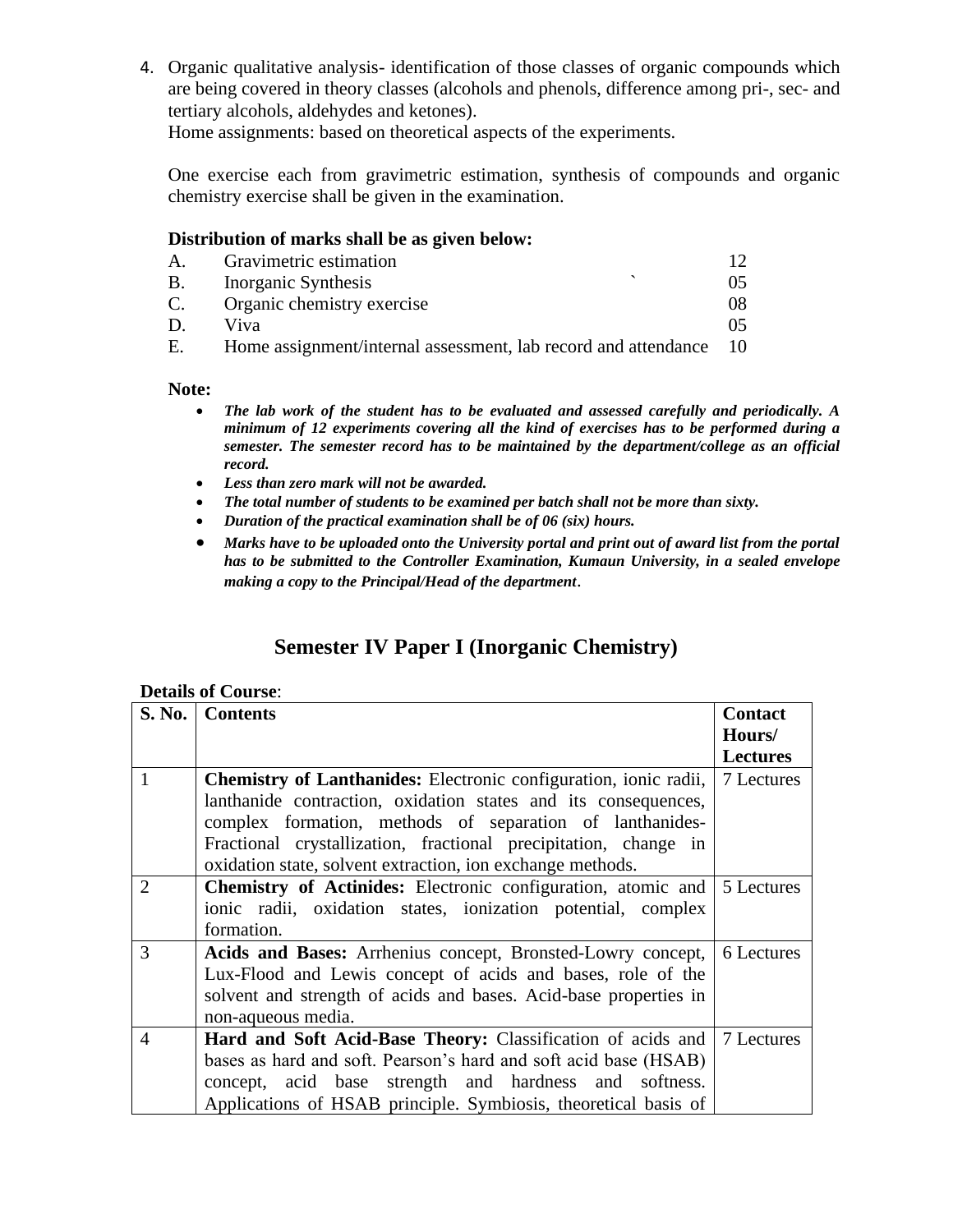|   | hardness and softness, electronegativity and hardness and softness                 |  |
|---|------------------------------------------------------------------------------------|--|
| 5 | <b>Non Aqueous Solvents:</b> Classification of solvents, their general 6 Lectures  |  |
|   | characteristics, physical properties of the solvents, reaction in non-             |  |
|   | aqueous solvents-liquid $NH_3$ and $SO_2$ (auto-ionization,                        |  |
|   | precipitation reactions, acid-base reaction, oxidation-reduction                   |  |
|   | reactions, salvation and solvolysis, complex formation), merits and                |  |
|   | demerits.                                                                          |  |
| 6 | <b>Bioinorganic Chemistry:</b> Role of metal ions in biology, essential 8 Lectures |  |
|   | and trace elements in biological systems, toxic elements,                          |  |
|   | elementary idea of structure and oxygen binding mechanism in                       |  |
|   | metallo-porphyrins with special reference to haemoglobin and                       |  |
|   | myoglobin. Alkali and alkaline earth metal ions in biological                      |  |
|   | system- Mechanism of transport across cell membrane,                               |  |
|   | biochemistry of magnesium and calcium.                                             |  |

- i. J. D. Lee, Concise Inorganic Chemistry, ELVS.
- ii. B. R. Puri, L. R. Sharma and K. C. Kaliya, Principles of Inorganic Chemistry, Milestone Publisher and Distributors.
- iii. R. L. Madan, Chemistry for Degree Students, S. Chand & Company, New Delhi.
- iv. W. U. Malik, G. D. Tuli and R. D. Madan, Selected Topics in Inorganic Chemistry, S. Chand & Company, New Delhi**.**
- v. Sulekh Chandra, Comprehensive Inorganic Chemistry, New Age International Publications.
- vi. R. D. Madan and Satya Prakash, Modern Inorganic Chemistry, S. Chand & Company, New Delhi.
- vii. B. E. Douglas and D. H. Mc Daniel, Concepts & Models of Inorganic Chemistry, Oxford.
- viii. P.W. Atkins and J. Paula, Physical Chemistry, Oxford Press.
- ix. M. C. Day and J. Selbin, Theoretical Inorganic Chemistry, ACS Publications.

# **Semester IV Paper II (Organic Chemistry)**

| <b>S. No.</b> | <b>Contents</b>                                                                                                                                                                                                                                                                                                                                                                                                                                                                                                                                                                                                                                                                | <b>Contact</b><br>Hours/<br><b>Lectures</b> |
|---------------|--------------------------------------------------------------------------------------------------------------------------------------------------------------------------------------------------------------------------------------------------------------------------------------------------------------------------------------------------------------------------------------------------------------------------------------------------------------------------------------------------------------------------------------------------------------------------------------------------------------------------------------------------------------------------------|---------------------------------------------|
|               | Electromagnetic Spectrum: Absorption Spectroscopy<br>Ultraviolet (UV) absorption spectroscopy-absorption laws (Beer-<br>Lambert law), molar absorptivity, presentation and analysis of UV<br>spectra, types of electronic transitions, effect of conjugation,<br>concept of chromophore and auxochrome. Bathochromic,<br>hypsochromic, hyperchromic and hypochromic shifts. UV spectra<br>of conjugated enes and enones. Infra Red (IR) absorption<br>spectroscopy- molecular vibrations, Hooke's Law, selection rules,<br>intensity and position of IR bands, measurement of IR spectrum,<br>finger print region, characteristic absorptions of various functional<br>groups. | 8 Lectures                                  |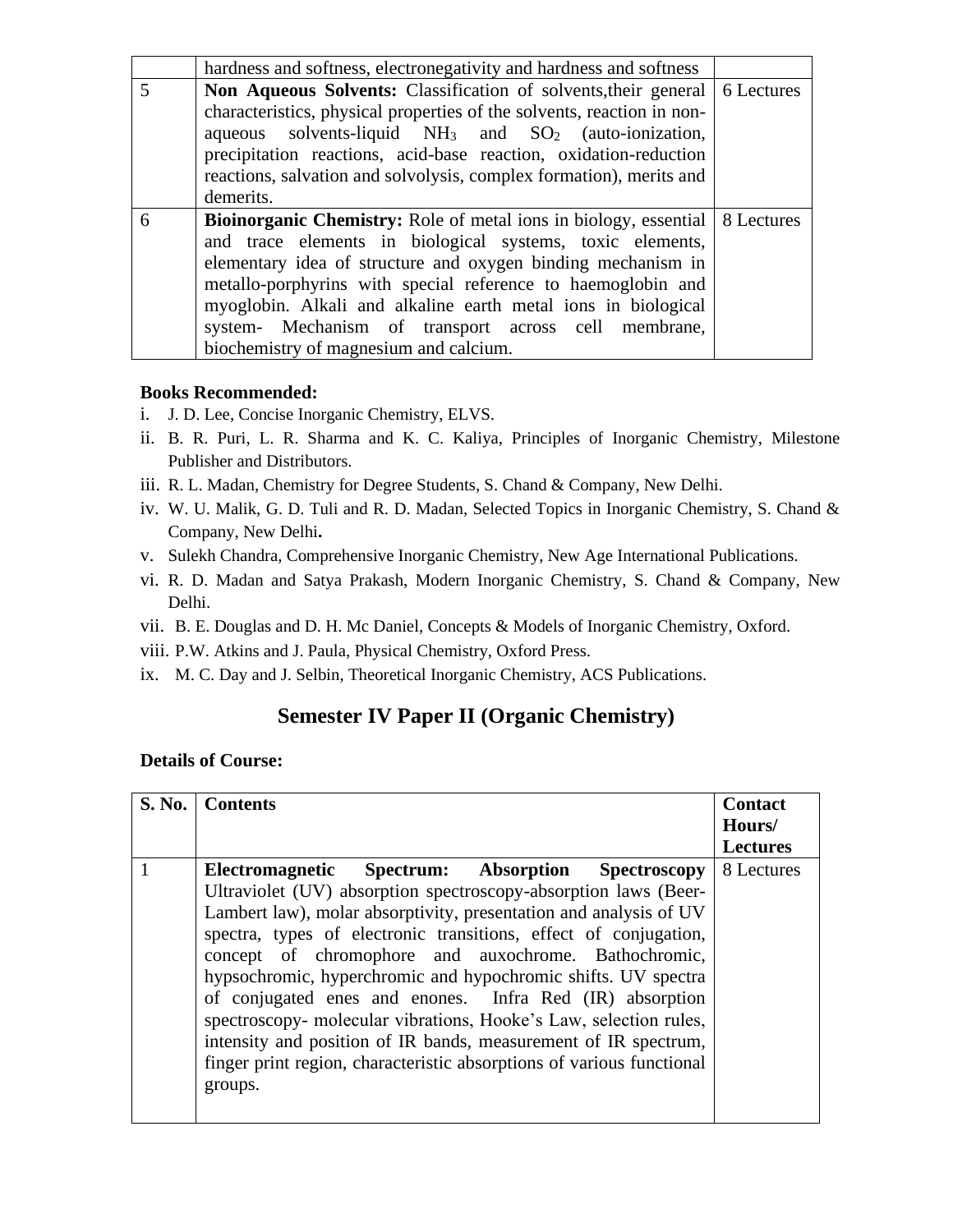| $\overline{2}$  | <b>Nitrogen Containing Organic Compounds:</b> Preparation<br>of<br>nitroalkanes and nitroarenes. Chemical reactions of nitroalkanes.<br>Mechanism of nucleophilic substitution in nitroarenes and their<br>reduction in acidic, neutral and alkaline medium. Structure and<br>nomenclature of amines. Physical properties. Hinsberg method,<br>Separation of mixture of primary, secondary and tertiary amines.<br>Structural features affecting basicity of amines. Preparation of<br>alkyl and aryl amines (reduction of nitro compounds, nitriles).<br>Gabriel-phthalimide reaction, Hofmann bromamide reaction.<br>Reaction of amines, electrophilic aromatic substitution in aryl<br>reaction of amines with<br>nitrous<br>amines.<br>acid.<br>Synthetic<br>transformations of aryl diazonium salts, azo coupling. | 8 Lectures |
|-----------------|-------------------------------------------------------------------------------------------------------------------------------------------------------------------------------------------------------------------------------------------------------------------------------------------------------------------------------------------------------------------------------------------------------------------------------------------------------------------------------------------------------------------------------------------------------------------------------------------------------------------------------------------------------------------------------------------------------------------------------------------------------------------------------------------------------------------------|------------|
| 3               | Organic Synthesis via Enolate: Acidity of methylene hydrogen,<br>alkylation of diethylmalonate and ethylacetoacetate. Synthesis of<br>Claisen<br>condensation.<br>ethylacetoacetate,<br>the<br>Keto-enol<br>tautomerism<br>of<br>ethylacetoacetate.<br>Synthetic<br>of<br>uses<br>ethylacetoacetate and diethylmalonate.                                                                                                                                                                                                                                                                                                                                                                                                                                                                                                | 5 Lectures |
| $\overline{4}$  | Organo-Metallic Compounds: Organomagnesium compounds;<br>the Grignard reagent-formation, structure and chemical reactions.                                                                                                                                                                                                                                                                                                                                                                                                                                                                                                                                                                                                                                                                                              | 5 Lectures |
| $5\overline{)}$ | Synthetic Dyes: Colour and constitution (electronic concept),<br>classification of dyes. Synthesis and uses of Methyl orange,<br>Phenolphthalein.                                                                                                                                                                                                                                                                                                                                                                                                                                                                                                                                                                                                                                                                       | 5 Lectures |
| 6               | Heterocyclic Compounds: Introduction: Molecular orbital picture<br>and aromatic characteristics of pyrrole, furan, thiophene and<br>pyridine. Methods of synthesis and chemical reactions with<br>particular emphasis on the mechanism of electrophilic substitution.<br>Mechanism of nucleophilic substitution reactions in pyridine<br>derivatives. Comparison of basicity of pyridine, piperidine and<br>pyrrole. Introduction of condensed five- and six membered<br>heterocycles. Preparation and reactions of quinolene, Skraups<br>synthesis and Bischler-Napieralski synthesis.                                                                                                                                                                                                                                 | 8 Lectures |

- i. I.L. Finar, Organic Chemistry, Pearson.
- ii. E. L. Eliel, Stereochemistry of Organic Compounds, Willey.
- iii. Morrison and Boyd, Organic Chemistry, Prentice-Hall, New Delhi.
- iv. George S. Zweife and Michael He Nantz, University of California, Davis, New York 2 Edt. 2006.
- v. Francis A. Carey and Richard J. Sunderberg, University of Virginia Charlottesville, Virginia, Advanced Organic Chemistry 5Ed, 2007.
- vi. Clayden J. Organic Chemistry (Oxford, 2000).
- vii. Dr. R. Bruckner and Organic Mechanisms Reactions, Stereochemistry and Synthesis 1<sup>st</sup> Edt. 2010.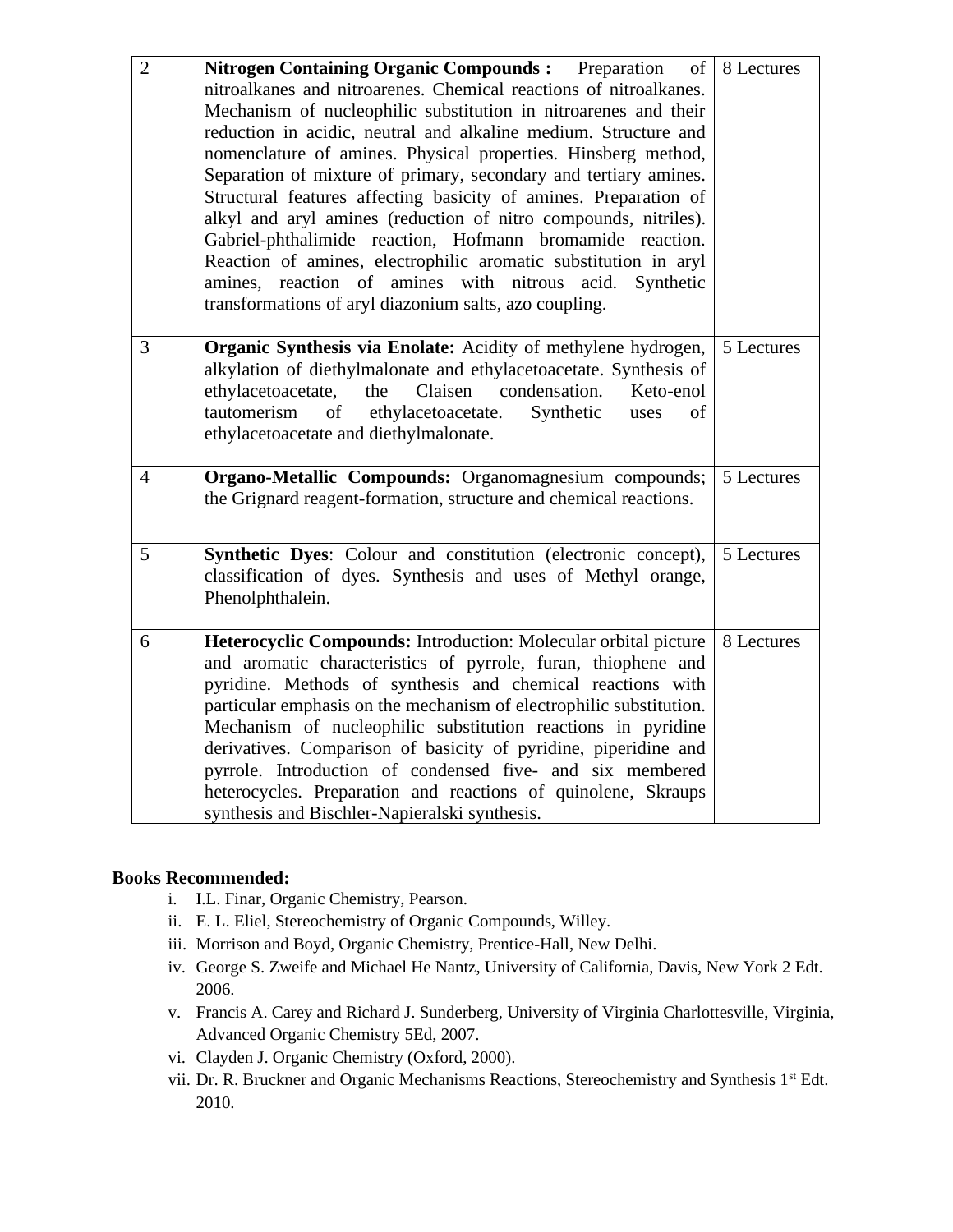viii.Y.R. Sharma, Elementary Spectroscopy, S. Chand.

- ix. Donald L. Pavia, Gary M.Lampman and George S. Kriz, Introduction to Spectroscopy, Thomson learning, U.K.
- x. S.M. Mukerji and Singh. Reaction mechanism in Organic Chemistry, Macmillan, Reprint.
- xi. Jagdamba Singh. Undergraduate Organic Chemistry Vol.-I, Pragati Prakashan.
- xii. R.L. Madan, Chemistry for degree students, S. Chand & Company, New Delhi.
- xiii. G. Marc Loudon, Organic Chemistry, Oxford University Press (Replica press), Kundali, Haryana.

## **SEMESTER IV B. Sc. Chemistry Practical**

#### **Lab Course: Max Marks:** 40

- 1. Laboratory hazards and safety precautions.
- 2. Organic qualitative analysis- identification of organic compounds ( acids and their halogen derivatives, nitrogen containing compounds- nitro, amines, difference among pri-, sec- and tertiary amines).
- 3. Volumetric exercises (double titration)- based on redox reactions involving internal as well as external indicators.

Home assignments: based on theoretical aspects of the experiments.

One exercise each from identification of compound and redox titration shall be given in the examination.

Distribution of marks shall be as given below:

| A. Organic chemistry exercise                                     | 12 |
|-------------------------------------------------------------------|----|
| B. Volumetric exercise                                            | 13 |
| C. Viva                                                           | 05 |
| D. Home assignment/internal assessment, lab record and attendance | 10 |
|                                                                   |    |

#### **Note:**

- *The lab work of the student has to be evaluated and assessed carefully and periodically. A minimum of 12 experiments covering all the kind of exercises has to be performed during a semester. The semester record has to be maintained by the department/college as an official record.*
- *Less than zero mark will not be awarded.*
- *The total number of students to be examined per batch shall not be more than sixty.*
- *Duration of the practical examination shall be of 06 (six) hours.*
- *Marks have to be uploaded onto the University portal and print out of award list from the portal has to be submitted to the Controller Examination, Kumaun University, in a sealed envelope making a copy to the Principal/Head of the department*.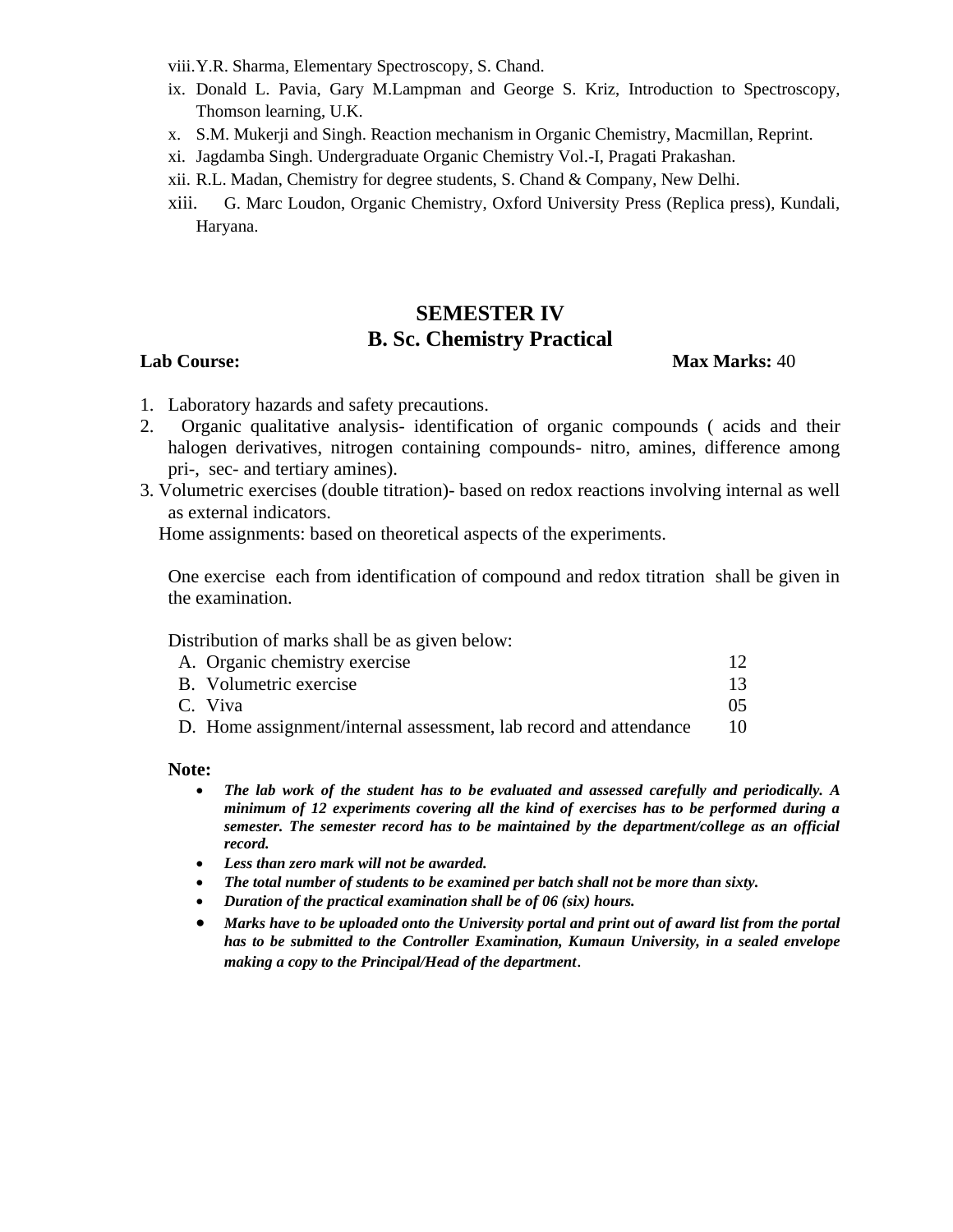# **Semester V Paper I (Physical Chemistry)**

#### **Details of Course:**

| S. No.           | Contents                                                                                                                  | Contact    |
|------------------|---------------------------------------------------------------------------------------------------------------------------|------------|
|                  |                                                                                                                           | Hours/     |
|                  |                                                                                                                           | Lectures   |
| $\mathbf{1}$     | <b>Thermodynamics II:</b> Second law of thermodynamics, need of the                                                       | 12         |
|                  | law, different statements of the law. Carnot cycle and its                                                                | Lectures   |
|                  | efficiency, Carnot theorem. Thermodynamic scale of temperature.                                                           |            |
|                  | Concept of entropy: entropy as a state function, entropy change in                                                        |            |
|                  | physical and chemical processes, entropy change in reversible and                                                         |            |
|                  | irreversible processes. Gibbs-Helmholtz equation                                                                          |            |
| $\overline{2}$   | Solutions and Colligative Properties: Ideal and non-ideal                                                                 | 8 Lectures |
|                  | solutions,. Dilute solutions, colligative properties, Raoult's law,                                                       |            |
|                  | relative lowering of vapour pressure,<br>molecular<br>mass                                                                |            |
|                  | determination. Osmosis, law of osmotic pressure, determination of                                                         |            |
|                  | molecular mass from osmotic pressure. Elevation of boiling point                                                          |            |
|                  | and depression in freezing point. Abnormal molar mass, degree of                                                          |            |
|                  | dissociation and association of solutes.                                                                                  |            |
| 3.               | Photochemistry: Difference between thermal and photochemical                                                              | 8 Lectures |
|                  | processes. Laws of photochemistry; Grothuss-Drapper law,                                                                  |            |
|                  | Lambert's law, Lambert-Beer's law, Stark-Einstein law, Concept                                                            |            |
| $\overline{4}$ . | of fluorescence, phosphorescence, quantum yield.                                                                          | 6 Lectures |
|                  | Energy and Distribution Law: Degrees of freedom, types of<br>energies in linear and non-linear molecules, Applications of |            |
|                  | Maxwell-Boltzmann distribution law                                                                                        |            |
| 5.               |                                                                                                                           | 6 lectures |
|                  | <b>Thermodynamics III</b> : Statement and concept of residual entropy,                                                    |            |
|                  | third law of thermodynamics, unattainability of absolute zero,                                                            |            |
|                  | Nernst heat theorem. Evaluation of absolute entropy from heat                                                             |            |
|                  | capacity data                                                                                                             |            |

#### **Books Recommended:**

- i. Atkins P.W., Physical Chemistry, Oxford Uni, 2006
- ii. Bell D.W. Physical Chemistry, Thomson Press, 2007
- iii. R. L. Madan, Chemistry for Degree Students, S. Chand & Company, New Delhi.
- iv. Puri and Sharma, Principal of Physical Chemistry, Vishal Publications, 2016
- **v.** Essentials of Physical Chemistry, Bahl and Tuli, S. Chand, 2016

# **Semester V Paper II (Inorganic Chemistry)**

| S. No.   Contents                                                   | <b>Contact</b><br>Hours/ |
|---------------------------------------------------------------------|--------------------------|
|                                                                     |                          |
|                                                                     | <b>Lectures</b>          |
| <b>Thermodynamic and Kinetic Aspects of Coordination</b> 5 Lectures |                          |
| Compounds: A brief outline of thermodynamic and kinetic             |                          |
| stability of metal complexes and factors affecting the stability of |                          |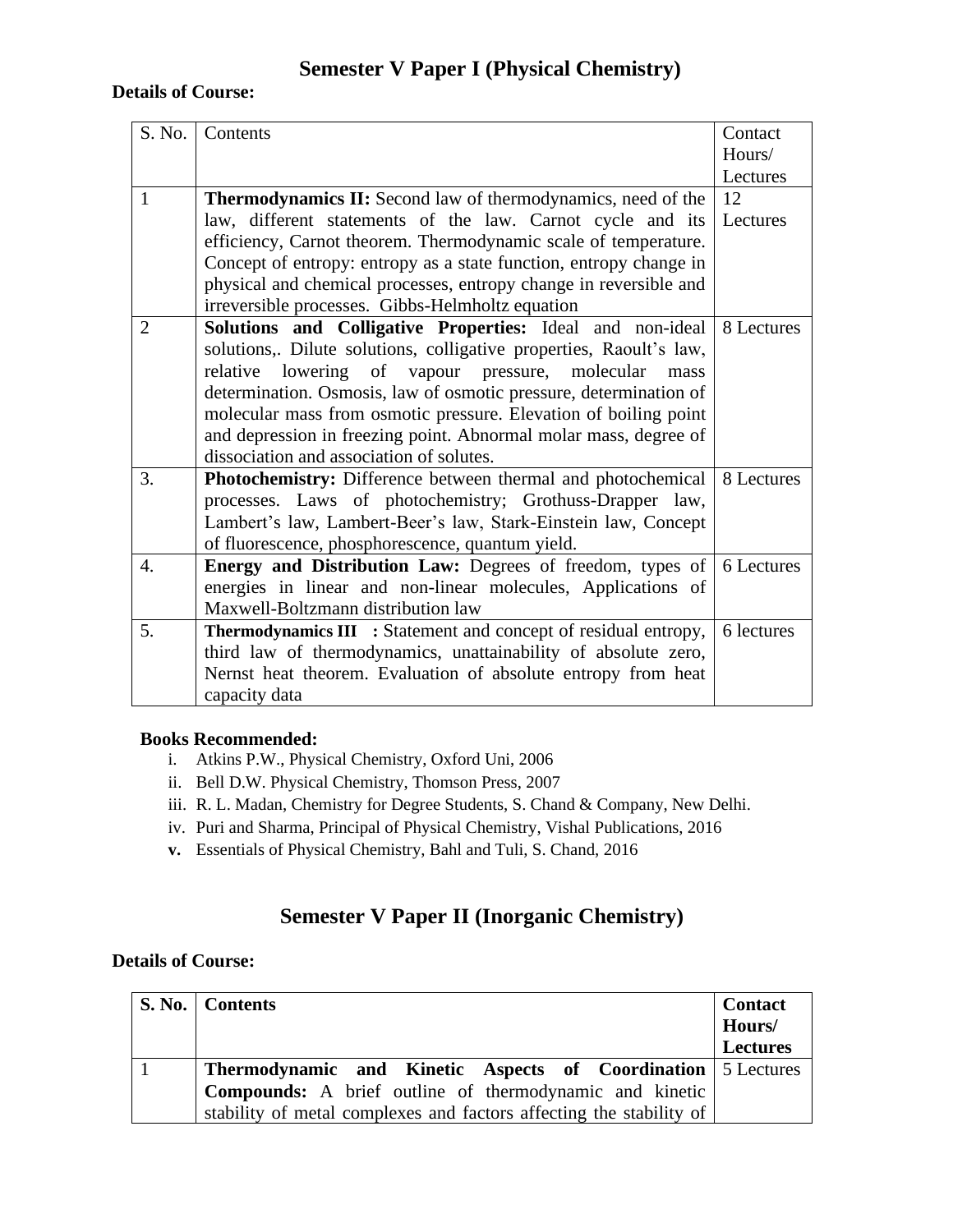|                | coordination compounds. Substitution reactions in square planar                                                                                                                                                                                                                                                                                                                                                                                                |            |
|----------------|----------------------------------------------------------------------------------------------------------------------------------------------------------------------------------------------------------------------------------------------------------------------------------------------------------------------------------------------------------------------------------------------------------------------------------------------------------------|------------|
|                | complexes.                                                                                                                                                                                                                                                                                                                                                                                                                                                     |            |
| $\overline{2}$ | Coordination Chemistry-II: Limitations of Valence Bond<br>Theory (VBT), Crystal Field Theory (CFT)- Salient features of<br>CFT, crystal field splitting of octahedral, tetrahedral and square<br>planar complexes, Crystal Field Splitting Energy (CFSE), CFT<br>and magnetic properties of transition metal complexes, CFT and<br>colour of transition metal complexes, factors affecting the crystal-<br>field parameters. Comparison of VBT and CFT.        | 8 Lectures |
| $\overline{3}$ | <b>Magnetic Properties of Transition Metal Complexes: Types of</b><br>magnetic behaviour, methods<br>of<br>determining<br>magnetic<br>susceptibility; Gouy's and Faraday's methods, spin only formula<br>$(\mu_s)$ , correlation of $\mu_s$ and $\mu_{\text{eff}}$ values, orbital contribution to<br>magnetic moments, application of magnetic moment data for 3d<br>metal complexes.                                                                         | 7 Lectures |
| $\overline{4}$ | Electronic Spectra of Transition Metal Complexes: Types of<br>electronic transitions, selection rules for d-d transitions,<br>spectroscopic ground states, spectrochemical series. Orgel energy<br>level diagram for $d^1$ , $d^4$ and $d^6$ , $d^9$ states, discussion of the<br>electronic spectrum of $[Ti(H_2O)_6]^{3+}$ complex ion.                                                                                                                      | 7 Lectures |
| 5              | Organometallic<br><b>Chemistry:</b> Definition,<br>nomenclature.<br>classification, general methods of preparation of organometallic<br>compounds, a brief account of metal-ethylenic complexes. Nature<br>of metal-carbon bond. Metal carbonyls- Mononuclear carbonyls,<br>nature of bonding, structure and preparation. EAN and 18-electron<br>rule. Applications of organometallic compounds- Ziegler-Natta<br>catalyst, Wilkinson catalyst (No mechanism). | 7 Lectures |
| 6              | Inorganic Polymers of Silicon and Phosphorus: Silicones,<br>siloxanes, silicone rubber, polymethylhydrosiloxanes,<br>their<br>applications. Phosphazenes, nature of bonding in triphosphazenes.<br>Zeolites.                                                                                                                                                                                                                                                   | 5 Lectures |

- i. J. D. Lee, Concise Inorganic Chemistry, ELVS.
- ii. B. R. Puri, L. R. Sharma and K. C. Kaliya, Principles of Inorganic Chemistry, Milestone Publisher and Distributors.
- iii. R. L. Madan, Chemistry for Degree Students, S. Chand & Company, New Delhi.
- iv. W. U. Malik, G. D. Tuli and R. D. Madan, Selected Topics in Inorganic Chemistry, S. Chand & Company, New Delhi**.**
- v. Sulekh Chandra, Comprehensive Inorganic Chemistry, New Age International Publications.
- vi. R. D. Madan and Satya Prakash, Modern Inorganic Chemistry, S. Chand & Company, New Delhi.
- vii. B. E. Douglas and D. H. Mc Daniel, Concepts & Models of Inorganic Chemistry, Oxford.
- viii. P.W. Atkins and J. Paula, Physical Chemistry, Oxford Press.
- ix. M. C. Day and J. Selbin, Theoretical Inorganic Chemistry, ACS Publications.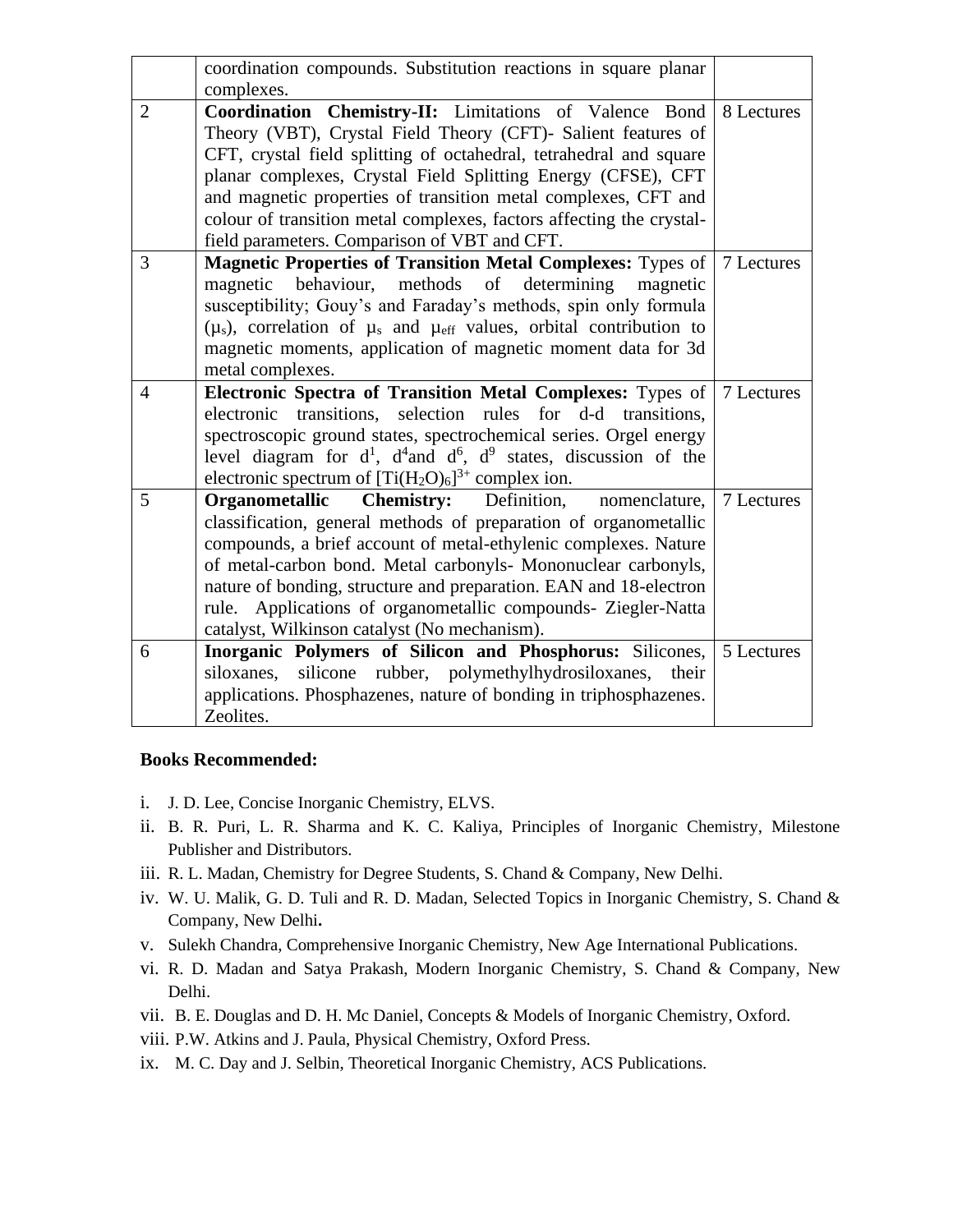## **SEMESTER V B. Sc. Chemistry Practical**

## **Lab Course: Max Marks: 40**

- 1. Laboratory hazards and safety precautions.
- 2. Organic qualitative analysis; binary mixture of organic compounds separable by  $H_2O$ .
- 3. Organic synthesis; through nitration, halogenation, and simple oxidation.
- 4. Physical chemistry experiments based on solubility and transition temperature.
- 5. Demonstrative chromatographic experiments; Paper chromatography (analytical separation of simple organic compounds-carbohydrates/Amino Acids).

Home assignments: based on theoretical aspects of the experiments.

One exercise each from organic binary mixture, organic synthesis and physical chemistry experiments shall be given in the examination.

### **Distribution of marks shall be as given below:**

| A. Organic qualitative analysis (water separable binary mixture)       | 12. |
|------------------------------------------------------------------------|-----|
| B. Organic synthesis                                                   | 05. |
| C. Physical chemistry experiment                                       | 08  |
| D. Viva                                                                | 05. |
| E. Home assignment/internal assessment, semester record and attendance |     |

#### **Note:**

- *The lab work of the student has to be evaluated and assessed carefully and periodically. A minimum of 12 experiments covering all the kind of exercises has to be performed during a semester. The semester record has to be maintained by the department/college as an official record.*
- *Less than zero mark will not be awarded.*
- *The total number of students to be examined per batch shall not be more than sixty.*
- *Duration of the practical examination shall be of 06 (six) hours.*
- *Marks have to be uploaded onto the University portal and print out of award list from the portal has to be submitted to the Controller Examination, Kumaun University, in a sealed envelope making a copy to the Principal/Head of the department*.

## **Semester VI Paper I (Organic Chemistry)**

| S. No.   Contents                                                                                                                                                                                                                                                                                                                                                                                                                                      | <b>Contact</b><br>Hours/ |
|--------------------------------------------------------------------------------------------------------------------------------------------------------------------------------------------------------------------------------------------------------------------------------------------------------------------------------------------------------------------------------------------------------------------------------------------------------|--------------------------|
|                                                                                                                                                                                                                                                                                                                                                                                                                                                        | <b>Lectures</b>          |
| <b>Spectroscopy:</b> Nuclear magnetic resonance (NMR) spectroscopy;<br>Proton magnetic resonance (1H NMR) spectroscopy, nuclear<br>shielding and deshielding, chemical shift and molecular structure,<br>spin-spin splitting and coupling constants, areas of signals,<br>interpretation of pmr spectra of simple organic molecules such as<br>ethyl bromide, ethanol, acetaldehyde, 1,1,2-tribromoethane, ethyl<br>acetate, toluene and acetophenone. | -8<br>Lectures           |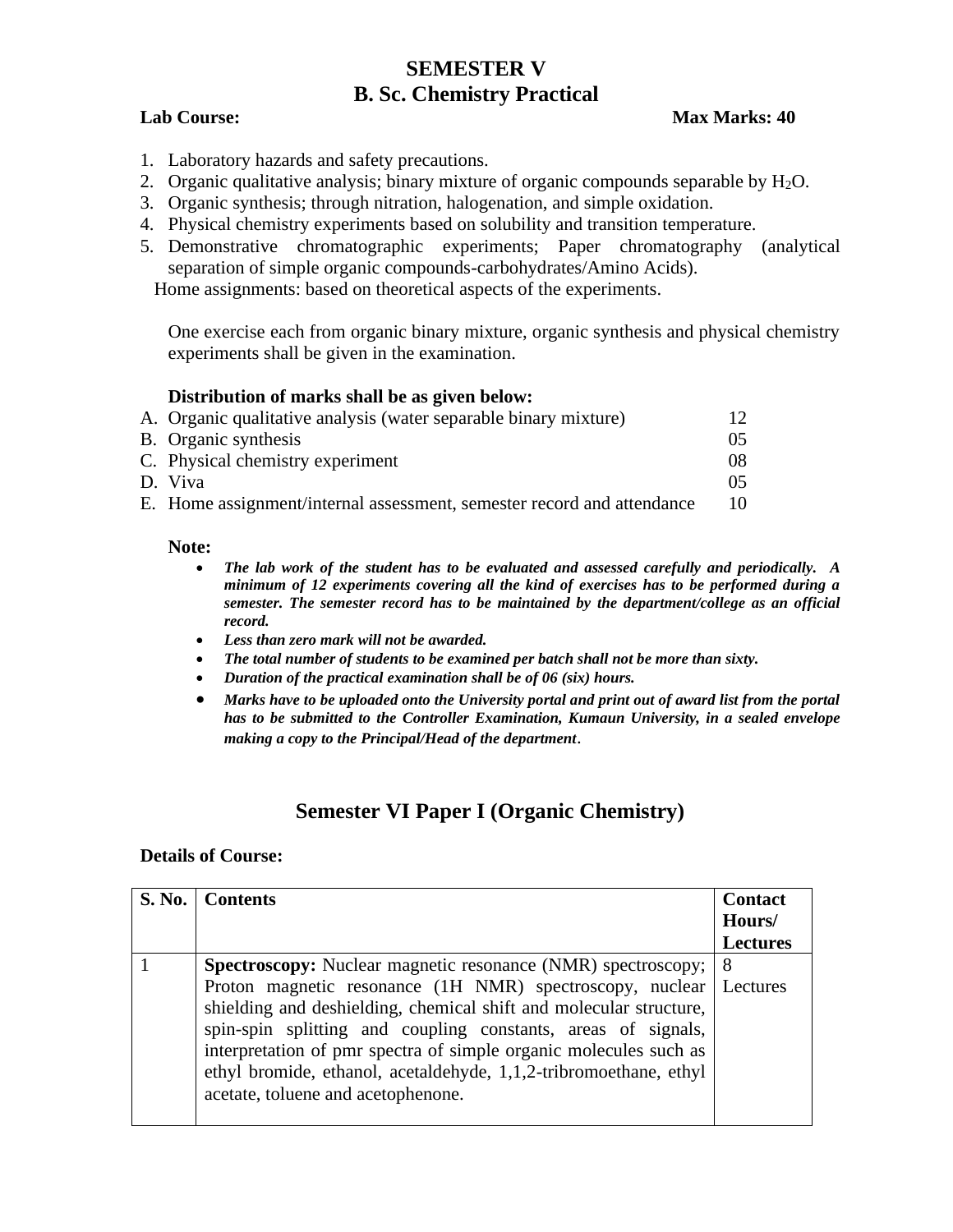| $\overline{2}$ | Classification<br>Carbohydrates:<br>and<br>nomenclature.<br>mechanism of<br>Monosaccharides,<br>formation,<br>osazone<br>inetrconversion of glucose and fructose, chain lengthening and<br>chain shortening of aldoses. Configuration of monosaccharides.<br>Erythro and threo diaster eomers. Cyclic structure of $D(+)$ -glucose.<br>Mechanism of mutarotation.                                                                                 | 7 Lectures    |
|----------------|---------------------------------------------------------------------------------------------------------------------------------------------------------------------------------------------------------------------------------------------------------------------------------------------------------------------------------------------------------------------------------------------------------------------------------------------------|---------------|
| 3              | Acids, Peptides, Proteins and Nucleic Acids:<br>Amino<br>Classification, structure and stereochemistry of amino acids. Acid-<br>base behaviour, isoelectric point and electrophoresis. Preparation<br>and reactions of $\alpha$ -amino acids. Nomenclature of peptides and<br>proteins. Peptide structure determination, end group analysis,<br>Protein denaturation/renaturation. Nucleic acids: introduction,<br>constituents of nucleic acids. | 7 Lectures    |
| $\overline{4}$ | Fats, Oils and Detergents: Natural fats and common fatty acids,<br>glycerides, hydrogenation of unsaturated oils. Saponification<br>value, iodine value and acid value. Soaps, synthetic detergents,<br>alkyl and aryl sulphonates.                                                                                                                                                                                                               | 6<br>Lectures |
| 5              | Synthetic Polymers: Addition or chain-growth polymerization.<br>Free radical vinyl polymerization, ionic vinyl polymerization,<br>Ziegler-Natta polymerization and vinyl polymers. Condensation or<br>step-growth polymerization. Polyesters, polyamides, phenol<br>formaldehyde resins, urea formaldehyde resins. Natural and<br>synthetic rubber.                                                                                               | 6 Lectures    |
| 6              | Natural Products: Classification, extraction and general methods<br>of structure determination of terpenoids and alkaloids, chemistry<br>of citral and nicotine.                                                                                                                                                                                                                                                                                  | 5 Lectures    |

- i. I.L. Finar, Organic Chemistry, Pearson.
- ii. E. L. Eliel, Sterochemistry of Organic Compounds, Willey.
- iii. Morrison and Boyd, Organic Chemistry, Prentice-Hall, New Delhi.
- iv. George S. Zweife and Michael He Nantz, University of California, Davis, New York 2 Edt. 2006.
- v. Francis A. Carey and Richard J. Sunderberg, University of Virginia Charlottesville, Virginia, Advanced Organic Chemistry 5Ed, 2007.
- vi. Clayden J. Organic Chemistry (Oxford, 2000).
- vii. Dr. R. Bruckner and Organic Mechanisms Reactions, Stereochemistry and Synthesis 1<sup>st</sup> Edt. 2010.
- viii. S.M. Mukerji and Sing. Reaction mechanism in Organic Chemistry, Macmillan, Reprint.
- ix. Jagdamba Singh. Undergraduate Organic Chemistry Vol.-I, Pragati Prakashan.
- x. R.L. Madan, Chemistry for Degree Students, S. Chand & Company, New Delhi.
- xi. Y.R. Sharma, Elementary Spectroscopy, S. Chand.
- xii. Donald L. Pavia, Gary M.Lampman and George S. Kriz, Introduction to Spectroscopy, Thomson learning, U.K.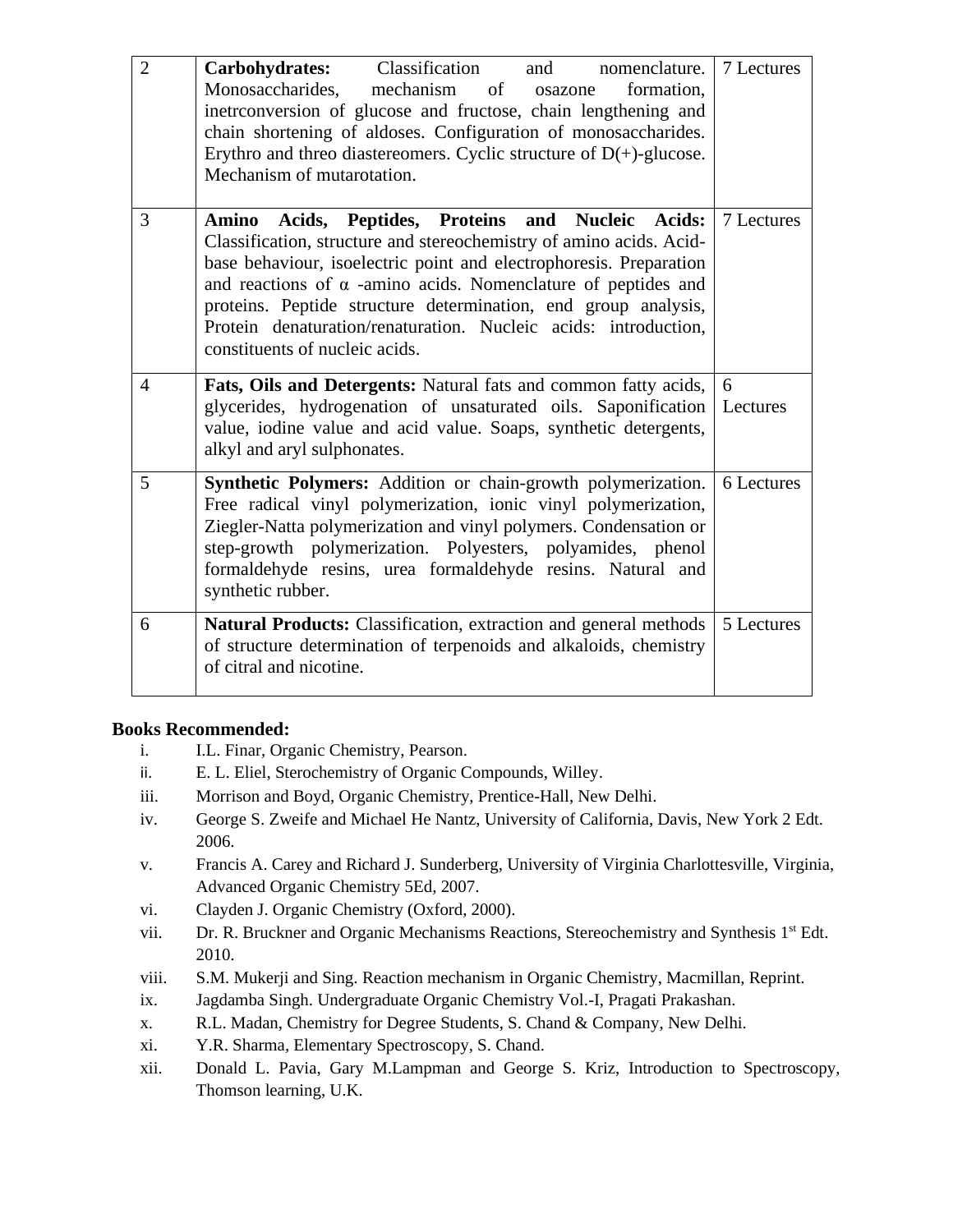- xiii. G. Marc Loudon, Organic Chemistry, Oxford University Press (Replica press), Kundali, Haryana.
- xiv. G. Bhramachari, Natural Products, Chemistry, Biochemistry and Pharmacology, Narosa Publication, 1Ed. 2009.

| <b>Details of Course:</b> |                                                                                                                                                                                                                                                                                                                                                                                                                                                                                                                                                                                                                                                    |                                             |
|---------------------------|----------------------------------------------------------------------------------------------------------------------------------------------------------------------------------------------------------------------------------------------------------------------------------------------------------------------------------------------------------------------------------------------------------------------------------------------------------------------------------------------------------------------------------------------------------------------------------------------------------------------------------------------------|---------------------------------------------|
| S.No.                     | <b>Contents</b>                                                                                                                                                                                                                                                                                                                                                                                                                                                                                                                                                                                                                                    | <b>Contact</b><br>Hours/<br><b>Lectures</b> |
| $\mathbf{1}$              | Electrochemistry I: Conductance, Specific conductance and<br>equivalent conductance, variation of equivalent and specific<br>conductance with dilution. Weak and strong electrolytes with<br>suitable examples, Concept of Debye-Hückel theory,<br>(no<br>derivation), activity and activity coefficient. Migration of ions,<br>Transport number, definition and determination by Hittorf and<br>moving boundary methods, Kohlrausch's law. Application of<br>conductivity measurements-determination<br>of<br>degree<br>of<br>dissociation, K <sub>a</sub> of acids, solubility product of sparingly soluble<br>salts, conductometric titrations. | 10<br>Lectures                              |
| $\overline{2}$            | Electrochemistry II: Electrode reactions, Nernst equation,<br>derivation of cell EMF and single electrode potential, standard<br>hydrogen electrode-reference electrode. Definition of pH and pK <sub>a</sub> ,<br>determination of pH using hydrogen electrode, by potentiometric<br>methods.                                                                                                                                                                                                                                                                                                                                                     | 8 Lectures                                  |
| 3                         | Phase Equilibrium: Phase, component and degree of freedom,<br>derivation of Gibbs phase rule, phase equilibria of one component<br>systems- water and sulphur. Phase equilibria of two component<br>systems: solid-liquid equilibra, simple eutectic; Pb-Ag systems,<br>desilverisation of lead.                                                                                                                                                                                                                                                                                                                                                   | 8<br>Lectures                               |
| 4                         | Elementary Quantum Mechanics: Planck's Theory, de Broglie<br>hypothesis, Heisenberg's uncertainty principle, operator concept,<br>Hamiltonian operator, Schrödinger wave equation and its<br>importance, physical interpretation of the wave function.                                                                                                                                                                                                                                                                                                                                                                                             | 8<br>Lectures                               |
| 5                         | Spectroscopy: Introduction; electromagnetic radiation, regions of<br>spectrum, physical treatment of microwave<br>the<br>and IR<br>spectroscopy.                                                                                                                                                                                                                                                                                                                                                                                                                                                                                                   | 6<br>Lectures                               |

# **Semester VI Paper II (Physical Chemistry)**

- i. Atkins P.W., Physical Chemistry, Oxford University Press.
- ii. D.W. Bell, Physical Chemistry, Thomson Press.
- iii. R. L. Madan, Chemistry for Degree Students, S. Chand & Company, New Delhi.
- iv. Puri and Sharma, Principal of Physical Chemistry, Vishal Publications.
- v. Essentials of Physical Chemistry, Bahl and Tuli, S. Chand.